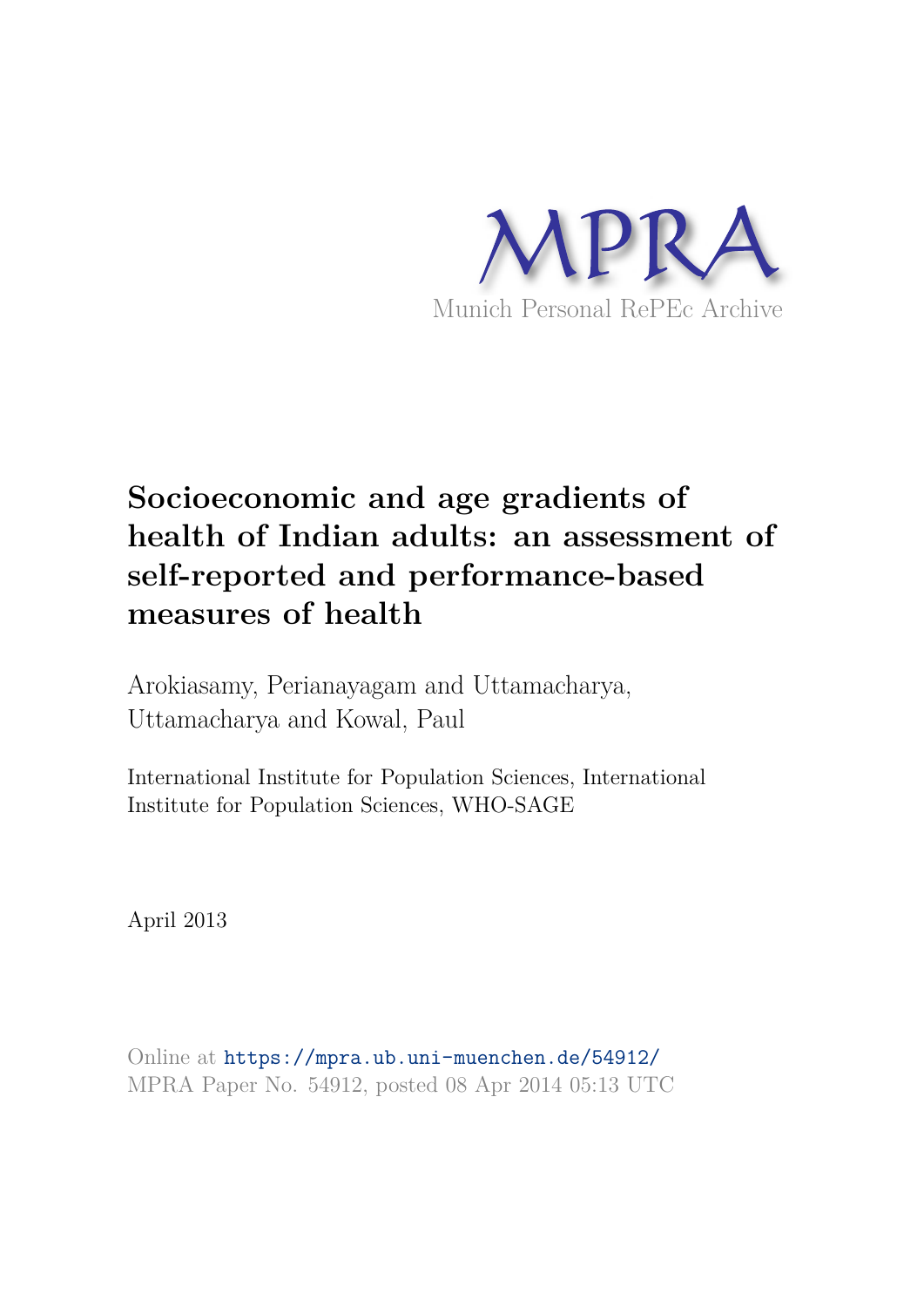### **Title: Socioeconomic and age gradients of health of Indian adults: an assessment of self-**

## **reported and performance-based measures of health**

**Word Count: 4972** 

**Word Count for references: 1403** 

**Total Word Count: 6375** 

**Running head title: Socioeconomic and age gradients of health in India** 

**Abstract**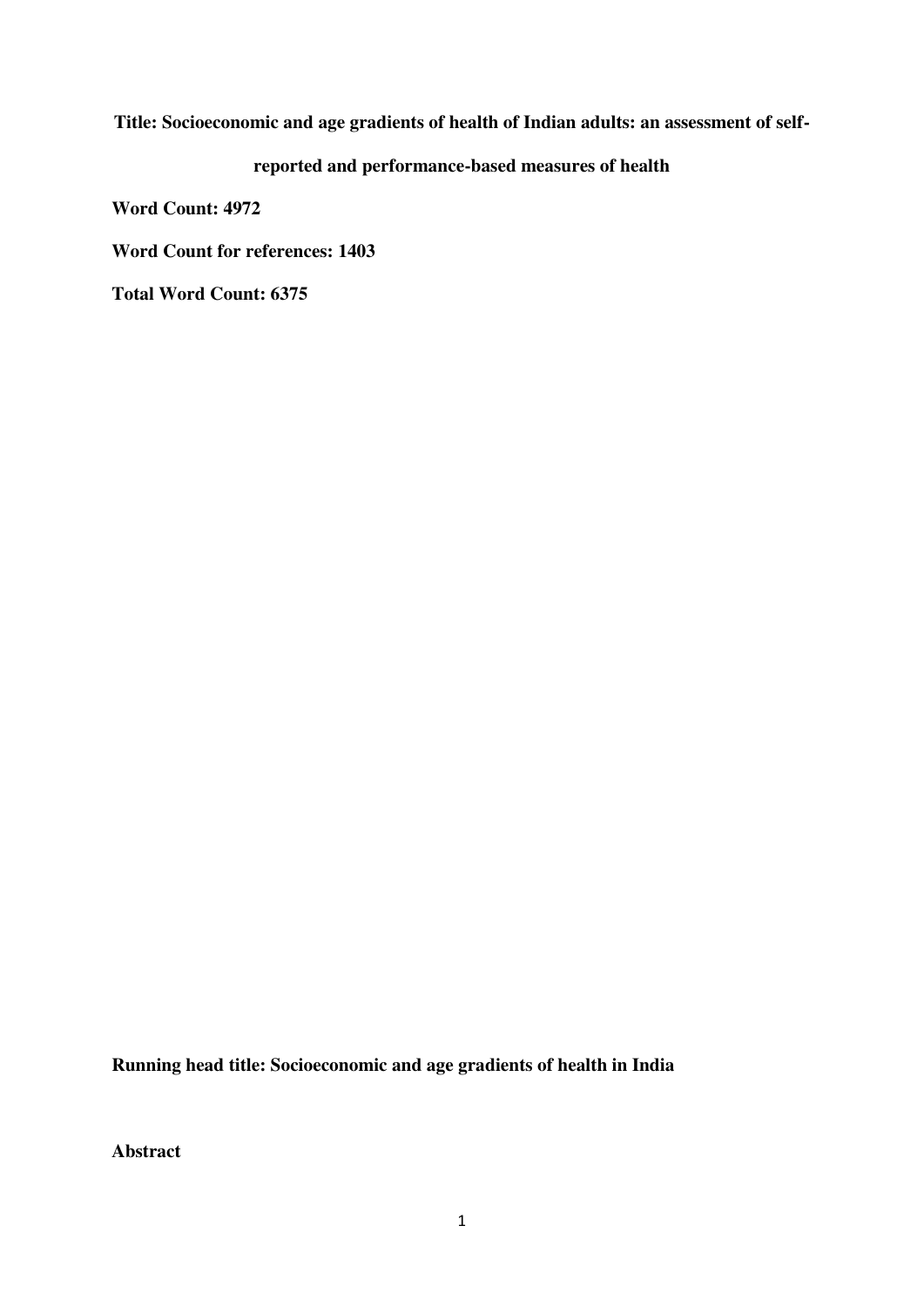*Objectives: This paper describes the age patterns of socioeconomic gradients of health of*  Indian adults for multiple health indicators encompassing the multidimensional nature of *health.* 

*Methods: Cross-sectional data on 11,230 Indians aged 18-plus from the WHO-SAGE India Wave 1, 2007 is used. Multivariate logit models were estimated to examine the effects of socioeconomic status (education and household wealth) and age on four health measures: self-rated health, self-reporting functioning, chronic diseases, and performance-based health indicators. .* 

*Findings: Socioeconomic status was positively associated with each health measure but with considerable heterogeneity across age groups. SES relationship with biomarkers (hypertension and COPD) was inconclusive. SES effects are significant while adjusting for*  background characteristics and health risk factors. The age patterns of SES gradient of *health depict divergence with age, however, no conclusive age pattern emerged for performance-based health indicators.* 

*Discussion: Overall, results in this paper dispelled the conclusion of negative SES-health association found in some previous Indian studies and reinforced the hypothesis of positive association of SES with health for Indian adults. Higher prevalence of negative health outcomes and SES disparities of health outcomes among older age-groups highlight need for inclusive and focused health care interventions for older adults across socioeconomic spectrum.* 

*Keywords: Socioeconomic status, gradients, self rated health, functional health, chronic disease, biomarkers* 

#### **Introduction**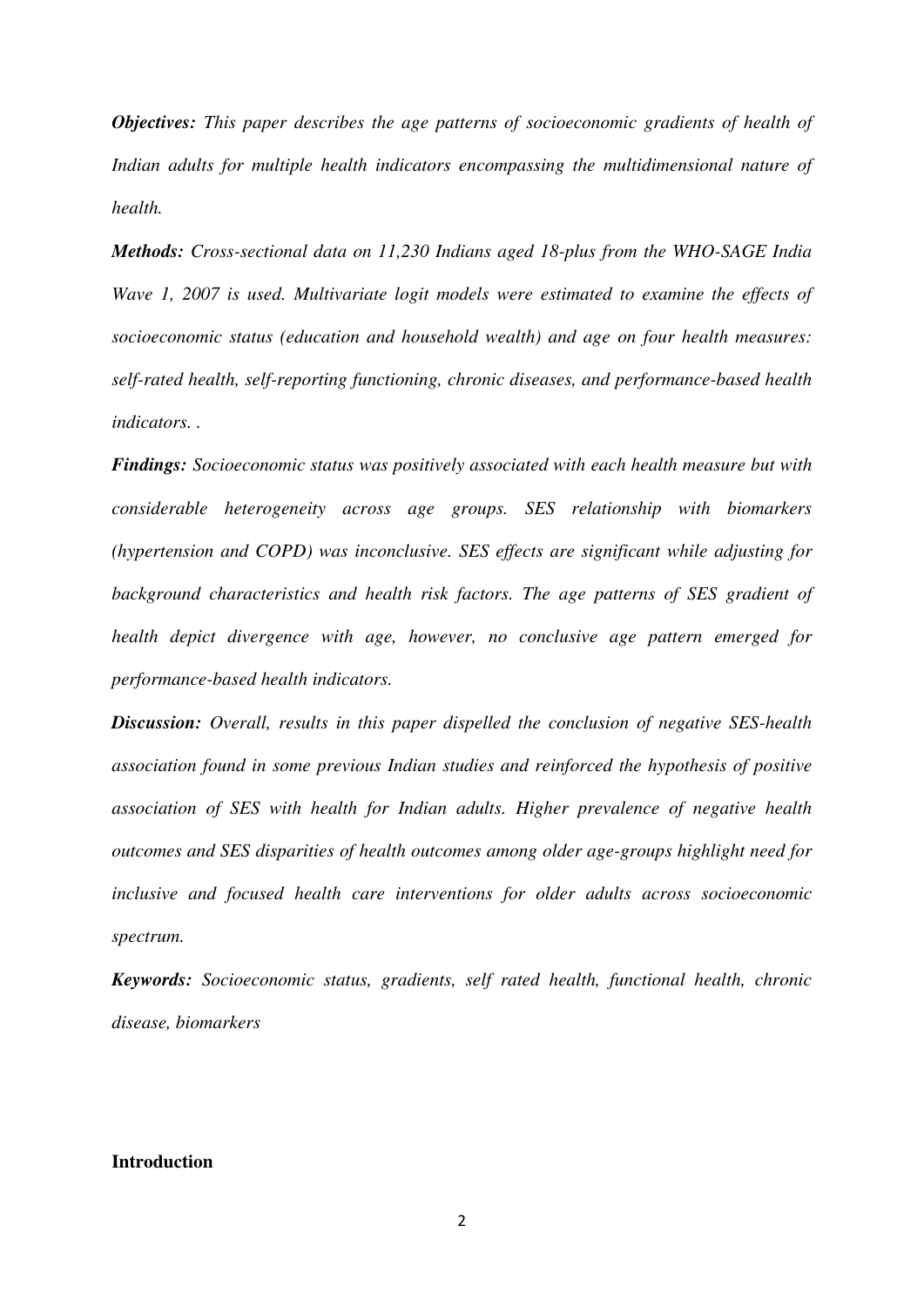A large volume of research in the areas of social epidemiology and medical sociology has investigated the profound nature of the impact of socioeconomic status (SES) on health. Studies in this area have concluded that there exists an overall positive relationship between socioeconomic status and health (Adler and Ostrove, 1999; Kitagawa & Hauser, 1973). Many studies have shown that overall health improves as socioeconomic status improves (Adler et al., 1994; Marmot et al., 1991; Marmot, 1999), confirming a consistent socioeconomic gradient of health.

However, a majority of studies demonstrating the SES gradients of health focussed on the developed countries. The lack of reliable data on adult health contributes to the few studies available from developing countries; however, more studies in non-western developing countries of Asia and Latin America have become available (Hurt, Ronsmans, & Saha, 2004; Palloni & McEniry, 2004; Rosero-Bixby & Dow, 2009; Smith & Goldman, 2007). Findings from these studies demonstrated SES-health relationship similar to that documented for developed countries. While some studies from developing countries documented inverse SES-health relationship (Rosero-Bixby & Dow, 2009), other studies did not find any conclusive pattern across all the indicators of adult health (Zimmer et al., 2002).

In India, most of the previous studies on adult health used self-reports on morbidity primarily from the three rounds of National Sample Survey (NSSO 1986-87, 1995-96 and 2004). Findings from these studies revealed an inverse SES-health relationship (Dilip, 2002; Satyashekhar, 1997). Results from a few other studies with small sample sizes using objective, clinical assessments of chronic diseases have also reported inverse SES-health relationship (Chadha et al., 1990). Alternately, other recent studies in India have shown that populations from lower socioeconomic strata are at higher risk of diseases (Gupta et al., 2010). Such contrasting findings point to inconclusive nature the SES-health relationship in India and illustrate the importance of clearly defining the health measure. Also, majority of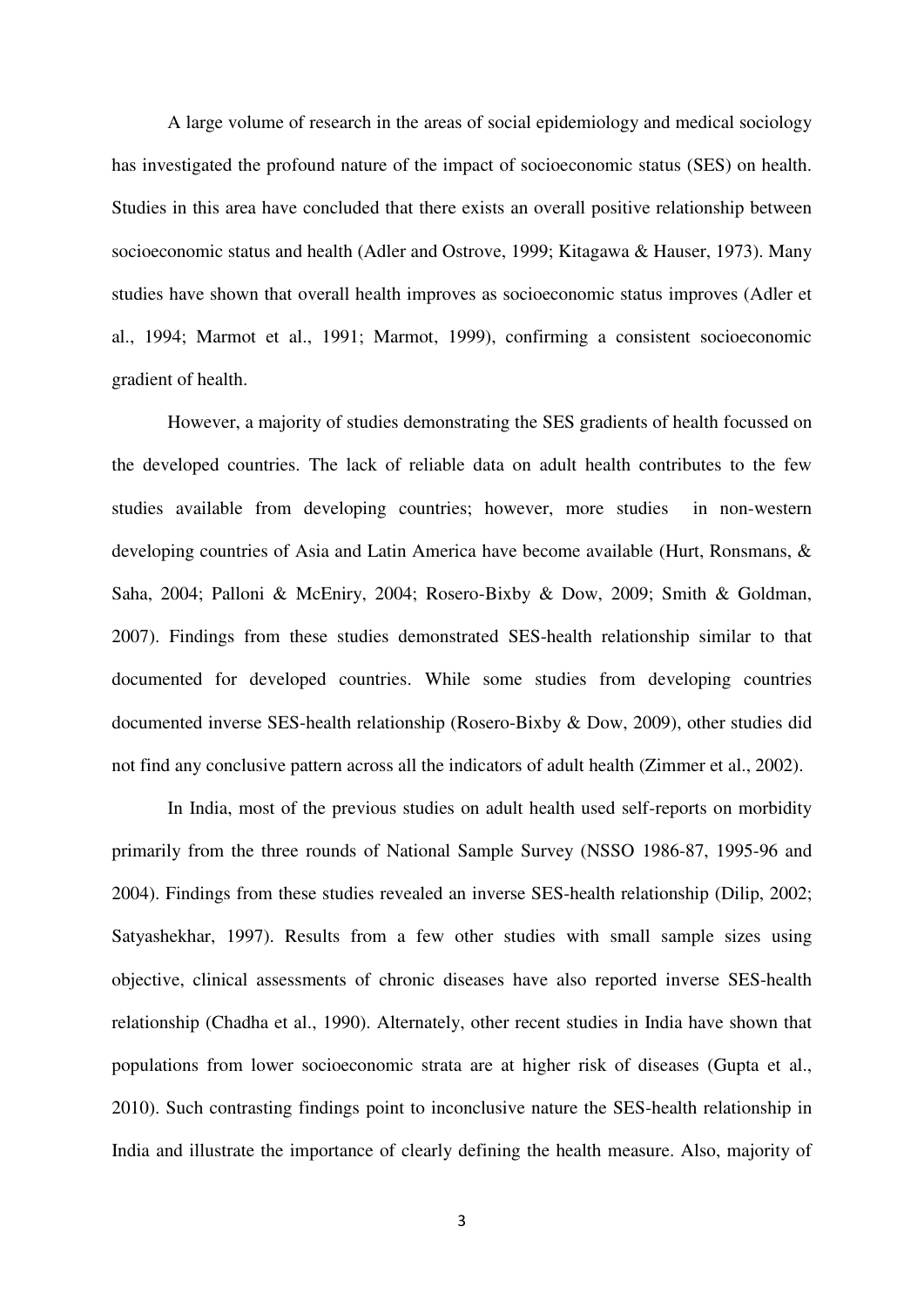the studies on SES-health relationship in India have focused on the chronic diseases ignoring the other dimensions of health like functional health and the biomarkers. Our study investigates the SES-health relationship with self-reported chronic conditions plus an additional three health measures: self-reported overall general health, functional health and measured performance tests for adults.The objective is to describe the SES gradients of health across broad adult age groups in India.

#### **Socioeconomic status and health: review of literature**

#### *Relationship between socioeconomic status and health*

Previous studies have observed positive socioeconomic gradients of health across countries, time periods and demographic groups for a range of health indicators such as mortality (Kitagawa & Hauser, 1973), disease prevalence (Marmot et al., 1991), functional limitations (Hemingway et al., 1997), health behaviour [\(Cutler & Lleras-Muney, 2010\)](http://www.ncbi.nlm.nih.gov/pmc/articles/PMC3169799/#R34) and health biomarkers (Crimmins & Seeman, 2004). These health indicators have been associated with numerous measures of SES including income (House et al., 1990), wealth (Ostrove, Feldman, Adler, 1990), occupation (Marmot et al., 1991), and education (Cutler and Lleras-Muney, 2008). Each of these SES indicators represent a unique dimension of the socioeconomic position of the individuals and may demonstrate varying role in determining health as they tend to provide different material and social resources (Lynch & Kaplan, 2000; Galobardes et. al, 2006).

The important question that arises is how SES and health are related. The social determinants framework envisages that within a country, social, political and economic mechanisms determine the socioeconomic position, whereby populations are stratified according to income, education, occupation, wealth, gender and race/ethnicity. These socioeconomic positions of individuals are referred to as structural or social determinants of health (CSDH,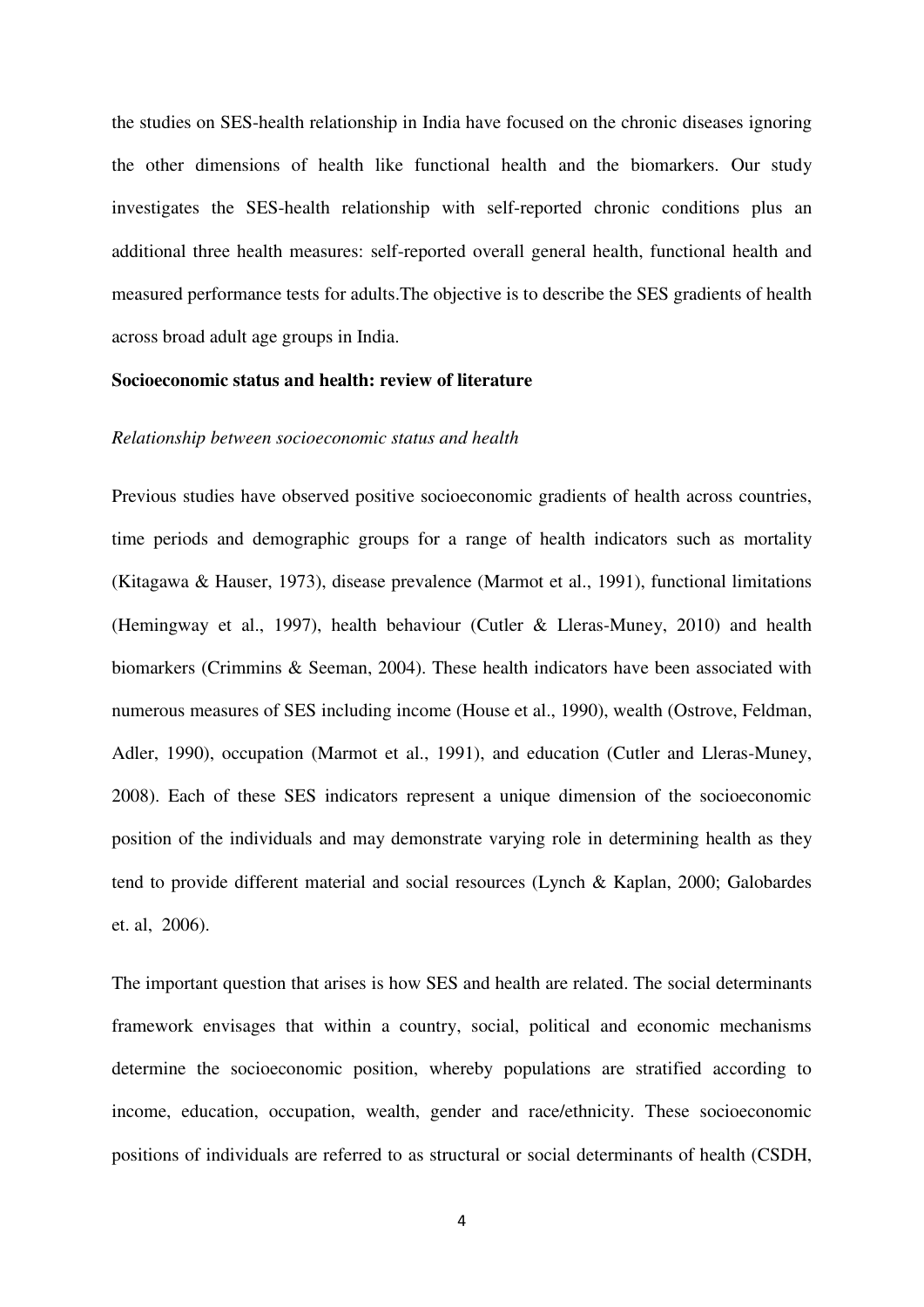2008). The underlying mechanisms operate through a set of intermediate variables and contribute to health outcomes. These intermediate variables can be distilled into three main groups: material circumstances like housing quality, consumption potential, and the physical work environment (Adler and Newman, 2002); psychosocial circumstances which includes psychosocial stressors, stressful living conditions and relationships, and social support (Brunner, 1997); and behavioural and biological factors like physical activity, tobacco consumption, alcohol consumption and nutrition (House, 2002). Socioeconomic status mediates an individual"s exposure to virtually all types of known psychosocial, biomedical and behavioural risk factors of health; consequently, individuals in lower socioeconomic strata are more prone to exposure to risk factors that adversely impact health (Lantz et al., 2001).

Different indicators of SES have been found to affect health differently. For example, income has been shown to promote health by affecting nutrition, housing quality, exposure to environmental hazards, stress, and access to adequate health care (House et al., 1994; House 2002; Lantz et al., 2005). Education contributes to good health through generating economic resources (income and employment) and social-psychological resources like healthy behaviours (Ross and Wu, 1995), ability to cope with stress (Lantz et al., 2005), a sense of personal control (Mirowsky and Ross, 1998), and knowledge and skills by which people are able to better self-manage illness and disease (Goldman and Smith, 2002).

#### *Socioeconomic status, health and age: Convergence or divergence with age*

Substantial body of research has identified that socioeconomic gradient on health is not necessarily a phenomenon related to a particular age-group but might characterize similar or heterogeneous pattern with age. Studies dealing with age patterns of socioeconomic gradients on health have documented two contrasting patterns with different theoretical premises. First,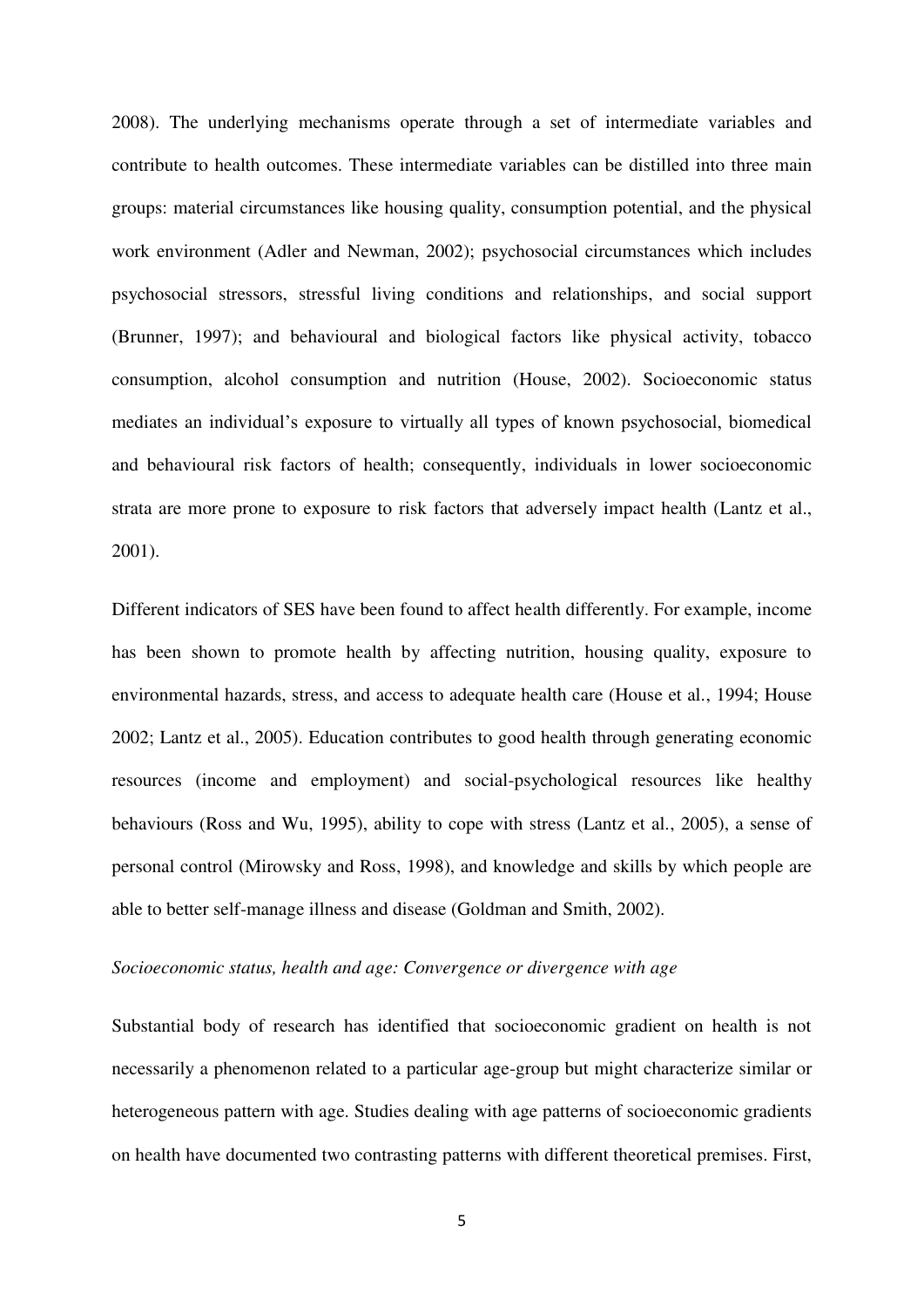Aging may be a levelling process where those in upper socioeconomic groups postpone functional limitations into later years of life while among lower socioeconomic groups adverse health conditions rise throughout middle and early old age, but level out in older age when some combination of social and biological factors reduces socioeconomic differences in health (Beckett, 2000; House et al., 1990; House, Lantz & Herd, 2005).

A few other studies have challenged this notion arguing that the health disadvantage by socioeconomic status may accumulate over the life course resulting in enhanced health differentials in older ages. For example, education is shown to be associated with increasing disparities with increasing age (Dupre, 2008; Ross and Wu, 1996). Also, long term economic hardship is proved to have cumulative effects on health at older ages (Lynch et al., 1997). The advocates of this notion base their arguments on the theory of cumulative disadvantage which says that the health risks accumulate over life course, thereby increasing the heterogeneity in later life (Dannefer 1987; Dannefer 2003).

In this study, cross sectional data from SAGE India Wave 1 is used to illustrate the relationships between SES and age with health.

#### **Methods**

#### *Data*

The WHO Study of global AGEing and adult health inIndia (SAGE-India) Wave 1was used in this study. SAGE-India was implemented in 2007 in six selected states of Assam, Karnataka, Maharashtra, Rajasthan, Uttar Pradesh and West Bengal, including a total of 11,230 respondents aged 18 years and older. The number of completed individual interviews by age and sex are: 3624 female aged 18-49, 1046 male aged 18-49, and 6,560 persons (3,311 male and 3,249 female) in age group 50-plus. SAGE-India (2007) provides data on several critical domains of adult health which include: measured health based on key biomarkers, self reported health data on: chronic diseases, self rated health, cognition, psychological health, and functional health for adults in age 18 and above with special focus on older population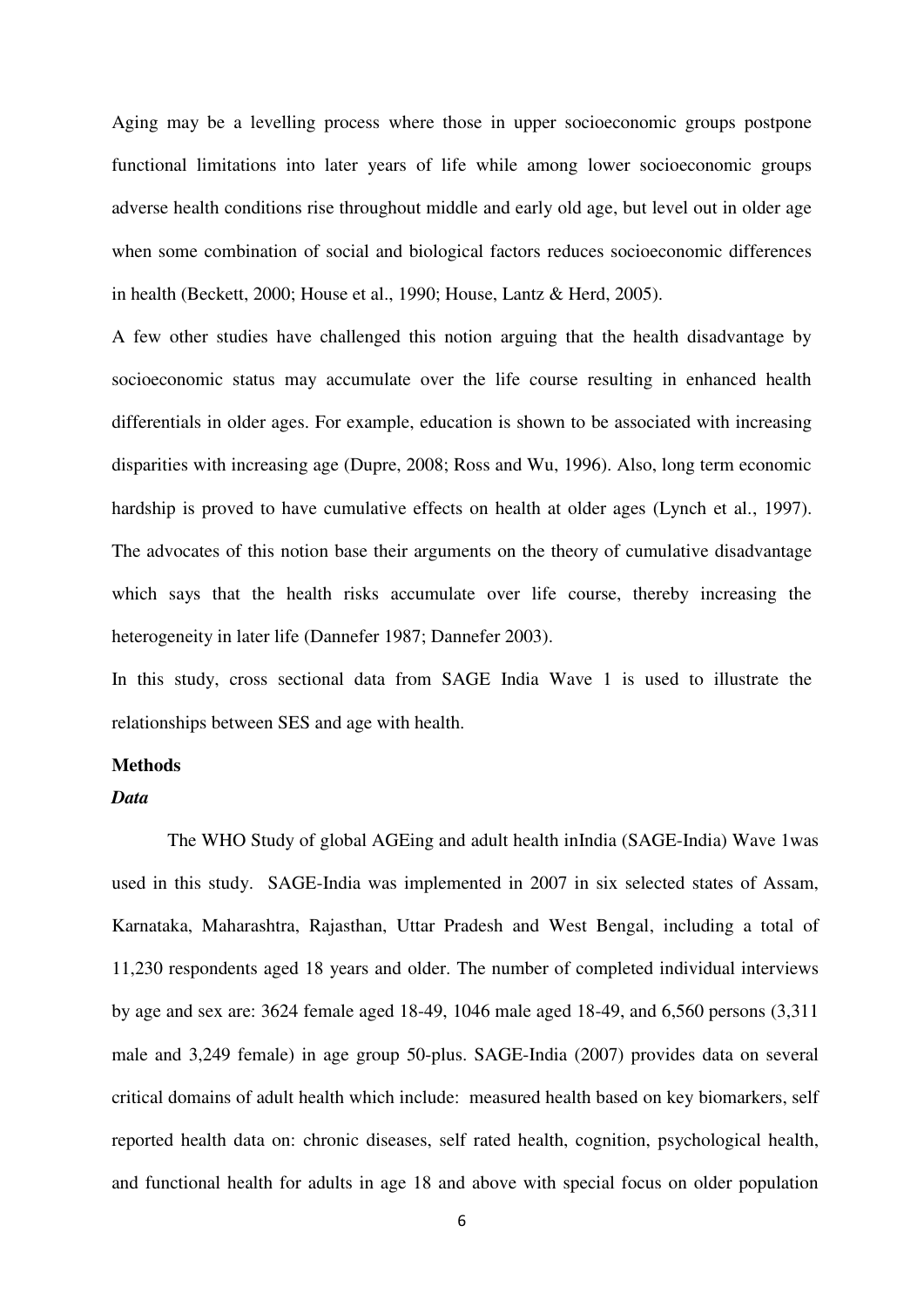(age 50 and above). More detailed information about weights and survey design is available at:

[http://apps.who.int/healthinfo/systems/surveydata/index.php/catalog.](http://apps.who.int/healthinfo/systems/surveydata/index.php/catalog)

#### *Health outcomes*

Four health measures were generated:

- 1) Self-rated overall general health based on the question, "In general, how would you rate your health today?" The response categories used a 5-point Likert type scale from very good to very bad. For the convenience of analysis, we combined poor and very poor health categories as "poor health" and rest into other (good health) to derive a dichotomized health variable. "Poor health" was the outcome of interest in the analysis.
- 2) Self-rated functional health was assessed through a set of questions based on the Activities of Daily Living (ADLs) and Instrumental Activities of Daily Living (IADL). SAGE-India collected data on ADLs and IADLs based on self- reports about particular activities in the last 30 days on a five-point scale ranging from none to extreme difficulty. In this study, severe and extreme difficulties were combined. The ADLs include sitting, walking, standing-up, standing, climbing, crouching, picking up, eating, dressing, using toilet, moving around in home, transferring and concentrating for about 10 minutes. The IADLs include using public transport, carrying out household responsibilities, joining community functions and getting out of the household;
- 3) Presence of a total of four chronic health conditions (angina, arthritis, asthma, and depression) based on symptom-based reporting combined with diagnostic algorithms to improve estimation of chronic disease prevalence. The symptom-reporting plus algorithm method to ascertain prevalence of each specific disease is given in Table1 of Appendix-A (online material); and,
- 4) More objective health measures were collected for the first time in India, including the use of blood pressure devices to assess hypertension, spirometry to assess chronic lung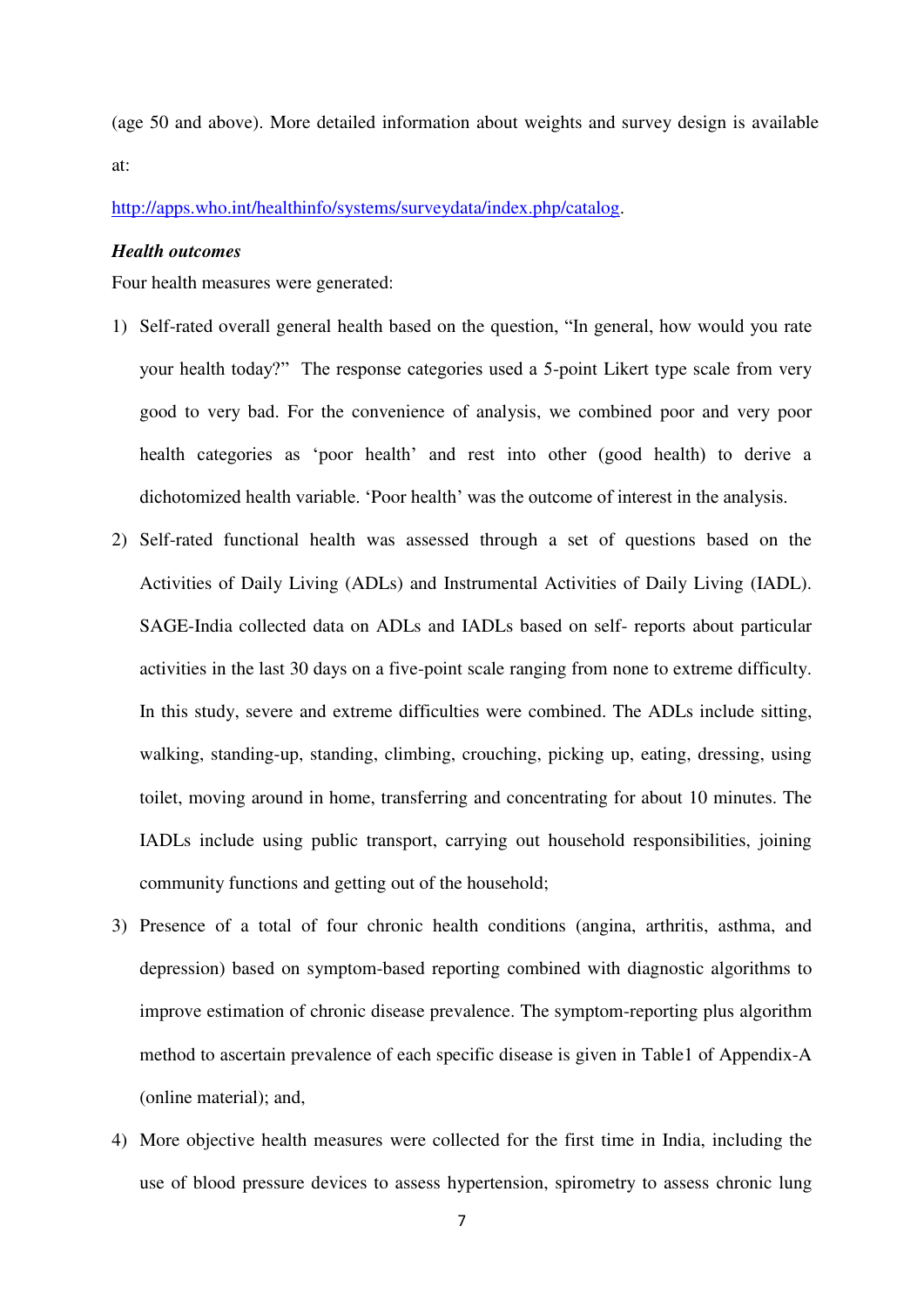disease, LogMAR Tumbling "E" vision chart to assess near and distant visual acuity and measured weight and height to estimate levels of under-nutrition (BMI  $\leq$  18.5). The detailed procedure used to create aforementioned measured health indicators is given in the Appendix-A (online material).

Overall, twelve indicators from the four domains of health are selected to encompass the multidimensional nature of health. The first three set of indicators listed above are commonly used self-reported health measures in epidemiological studies. The fourth set is more objective health measures used in this study, and are relatively unexplored in the literature on health research in India.

#### *Indicators of socioeconomic status*

In this analysis, years of schooling and household wealth quintile were used to represent socioeconomic status. In the literature on social determinants of health, education is recognized as a key measure of socioeconomic status and a more plausible exogenous determinant of health than income and occupation (Elo and Preston, 1996; Lynch and Kaplan, 2000). Enhanced health knowledge, decision-making ability and greater access to and use of resources and health are recognized as possible pathways in explaining the education-health relationship (Ross and Wu, 1995; Cutler and Lleras-Muney, 2008). For analytical convenience, years of education has been grouped into four categories: no schooling, 1-5 years, 6-9 years and 10 and above years of schooling.

In addition to education, an asset-based approach was used to generate household wealth quintiles. The wealth score has been generated using factor analysis on these indicators and the wealth score is grouped into 5 categories namely lowest, lower, middle, higher and highest with cutoff points of 20% quintile each. The detailed list of items for wealth score is given in **Appendix-B** (Online material). Researchers have suggested using wealth as an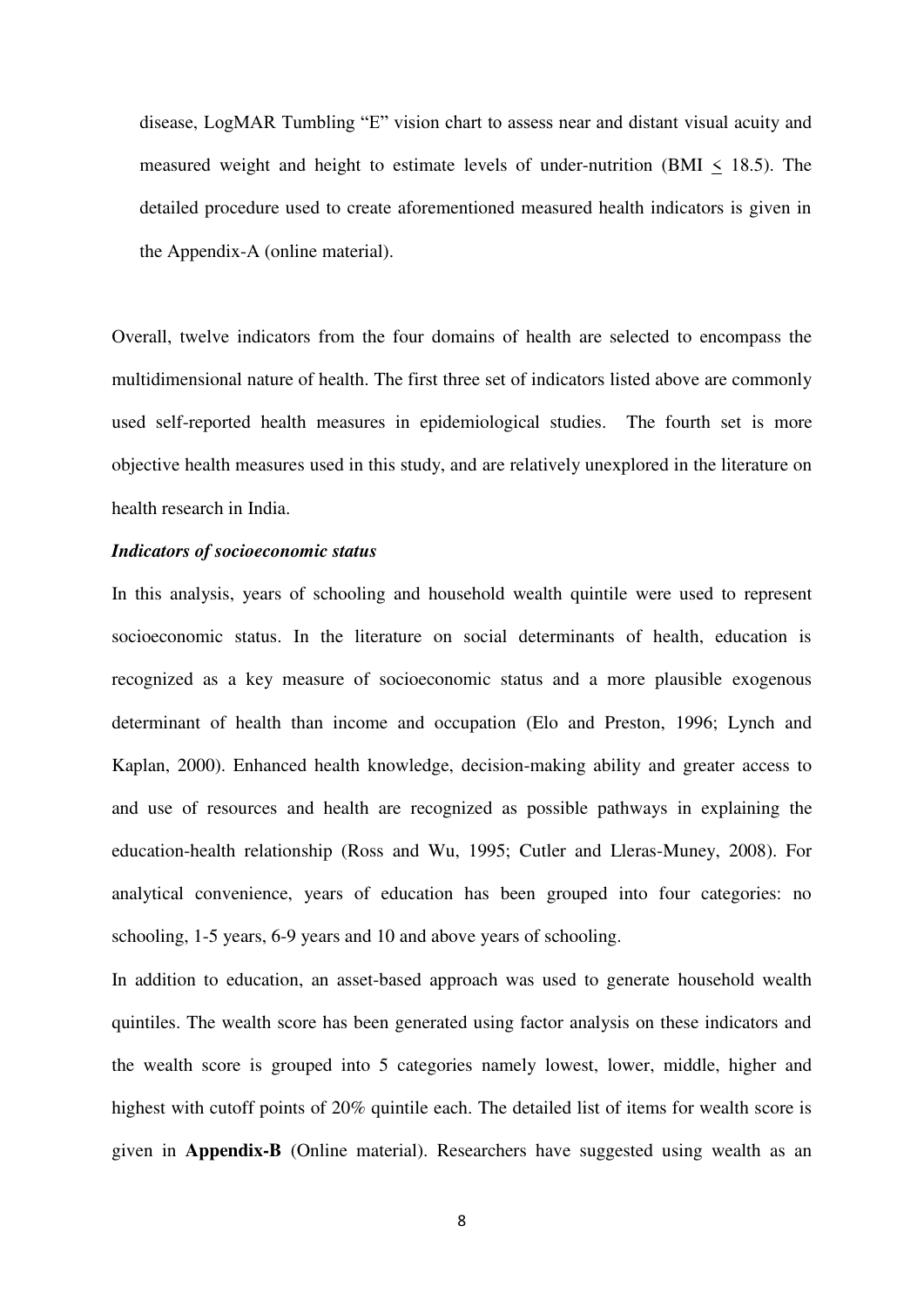indicator of socioeconomic status in health research can buffer the income loss or short term income fluctuations (Pollack et al., 2007).

#### *Control variables*

Two sets of control variables, background factors and health risk factors, are included in this study. The background variables include: state of residence, locality (urban or rural), religion (broadly categorised as Hindu, Muslim and other), caste (categorised as Scheduled Castes/Scheduled Tribes and other), gender (men or women) and marital status (currently married/cohabiting and other). The health risk variables consist of: tobacco use (current users (daily or non-daily) or non-user); alcohol consumption (current user (consumed alcohol in the last 30 days) or non-user); physical activity (categorised as active if involved in vigorous/moderate physical activity for more than 300 minutes per week or otherwise inactive); and, waist-to-hip ratio (categorised as low, moderate and high risk). The waist-hip ratio is measured from the anthropometric assessment, with cut-offs for risk estimation provided in the biomarkers section of Appendix-A (online material).

#### *Analytical approach*

A three stage analysis has been performed. First, results on overall prevalence of poor health outcomes are presented by the education categories and household wealth quintiles. Second, considering that the dependent variables are binary, we estimated multivariate logit regression models to examine the overall age and socioeconomic gradients for various indicators of health. The model is specified as follows:

 $\text{logit}(p(Y_i = 1) = \beta_0 + \beta_1 X_i + \beta_2 \text{Age}_i + \beta_3 \text{SES}_i + \varepsilon_i)$ 

Where, Yi is health variable, Xi is a vector of control variable and SES is socioeconomic status, and ε is assumed to be a zero- mean error term. Third, we estimated logit models for each broad age-group separately to examine effects of socioeconomic status on various health indicators across age-groups (18-49, 50-59, 60-69 and 70+). To compare SES disparities in health across age-groups, we estimatedthe predicted probabilities from age-specific logit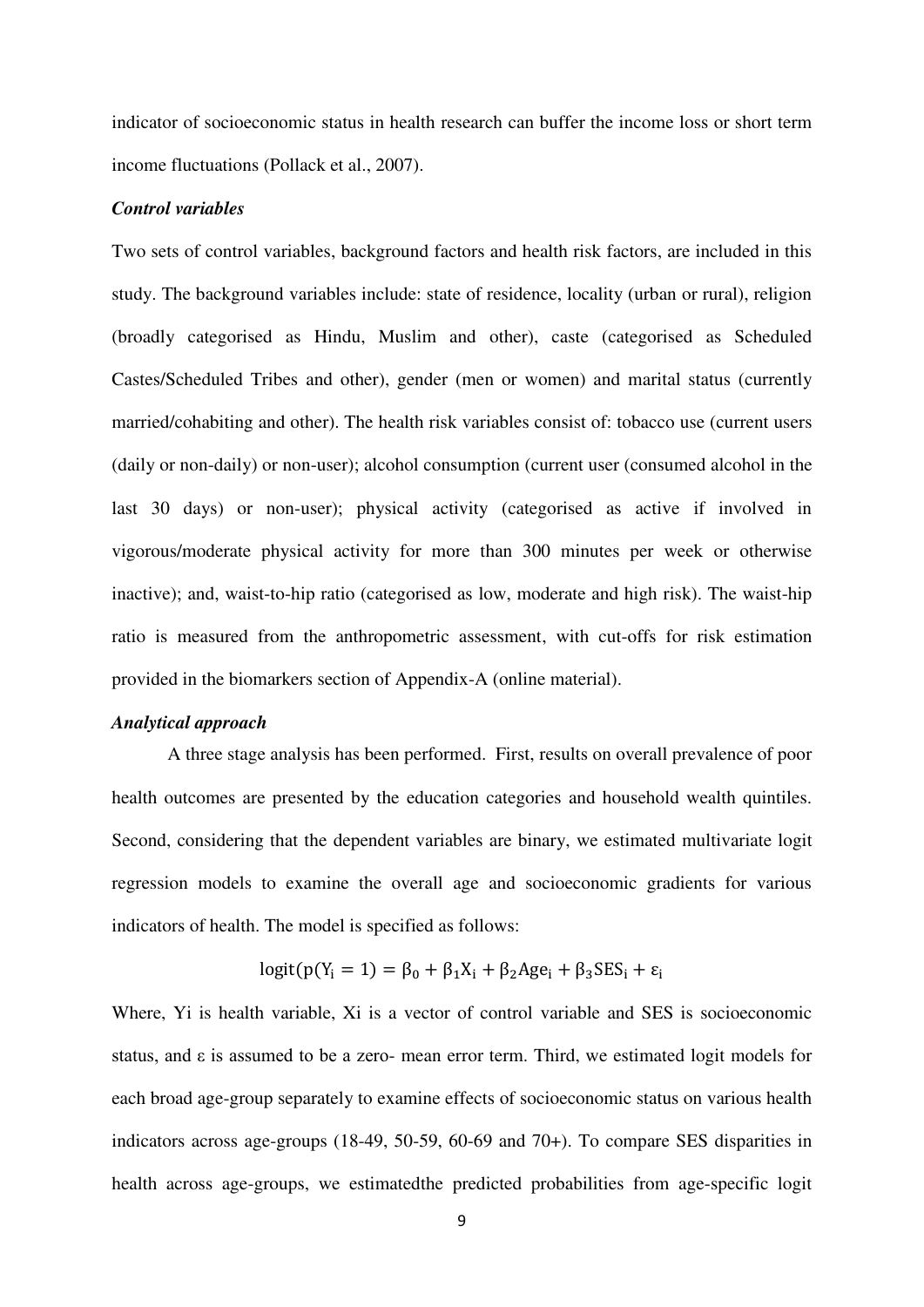models. In all the regression models, the control variables are used generate adjusted estimates.

#### **Results**

#### *Sample characteristics*

Table1 presents the percent weighted distribution of the sample population by major demographic, socioeconomic and behavioural characteristics. The study covered a nationally representative total sample of 11,230 individuals, of which 42% are aged18-49 years and 58% are aged 50 and above. The weighted sample was proportionately higher in Uttar Pradesh (33%) followed by Maharashtra (20%). Thirty-eight percent of the sample is men and 25% from urban areas. Forty-five percent had no schooling. Twenty-five percent belong to scheduled caste or schedule tribe groups and 16% of the sample was non-Hindu population.

#### **[Table1 around here]**

#### *Prevalence of chronic diseases and other health conditions*

Table2 compares the differences in self-rated poor health and ADL and IADL limitations, and reported prevalence rates of chronic diseases (algorithm based) for the national sample by years of schooling and wealth quintiles. Overall, 11% of Indian adults have rated their health to be bad, 27% have reported difficulty in at least one ADL and 14% have reported difficulty in at least one IADL. The prevalence of chronic diseases was highest for arthritis (13%) followed by angina (12%) and depression (12%). By objective health measures, COPD prevalence was highest (44%), followed by prevalence of under-nutrition (35%). Education and household wealth quintile showed negative gradients on "poor health" vice-versa positive gradient on "good health". The prevalence of "poor health" was highest in the lowest SES categories and lowest in the highest SES stratum.

#### **[Table2 about here]**

#### *SES-health relationship*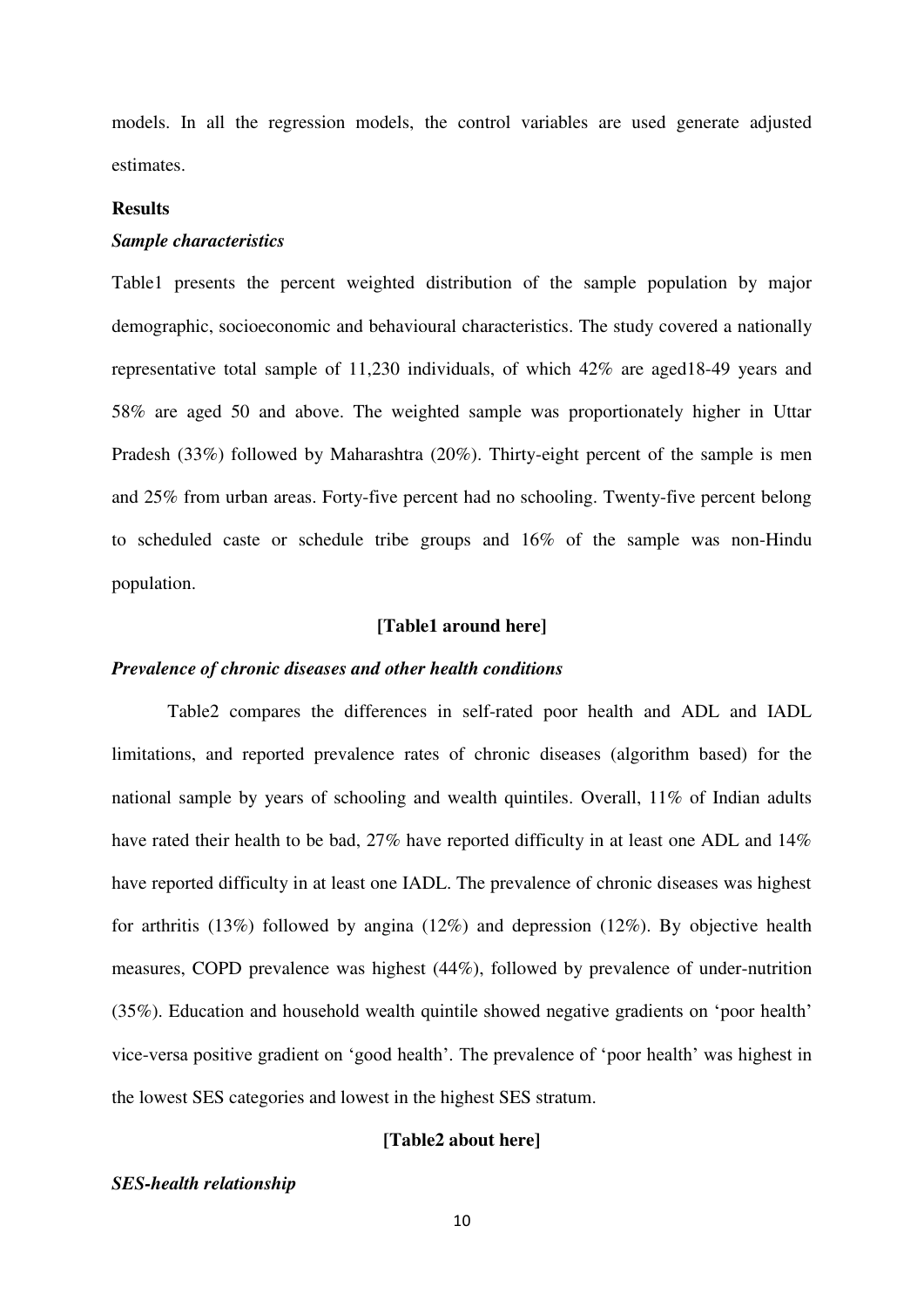This section presents the results of multivariate logit models estimated to examine the effects of socioeconomic status on various health indicators of Indian adults. For this purpose, we estimated four models that progressively included the control variables and socioeconomic indicators. The first model included years of schooling as the only predictor, the second model built on this adding household wealth, the third model further added selected background characteristics (age, sex, marital status, state, rural residence, caste and religion), and the fourth model added the behavioural health risk factors namely tobacco consumption, alcohol consumption, physical activity and waist-hip ratio. Such stage-wise model building strategy has two-fold objectives: first was to examine if adding household wealth along with the education has significant impact of model fit; second aim was to examine whether the SES effect remained significant after adding background variables and behavioural health risk factors progressively in the analysis. Table3 provides likelihood ratio test statistics for these models and strength of associations between education and health, and wealth and health. Results show that inclusion of wealth along with the education in the regression models (Model1 vs. Model2) adds significantly to the model fit for all the health indicators except IADL, asthma and depression. The chi-square values are highly significant (*p*-value<0.01)for poor self-rated health, under-nutrition and low vision. Also, the inclusion of background characteristics (Model2 vs. Model3) improves model fit considerably as depicted by very high likelihood ratio test statistics (significant at less than 1% level of significance). The addition of behavioural factors along with the SES and background characteristics (Model3 vs. Model4) shows further improvement in the model fit (*p*value<0.01) for all health indicators.

Results further reveal that education displays a statistically significant positive association with most of the health indicators, even after adjusting for household wealth, respondents" background characteristics and behavioural risk factors. However, Model 4,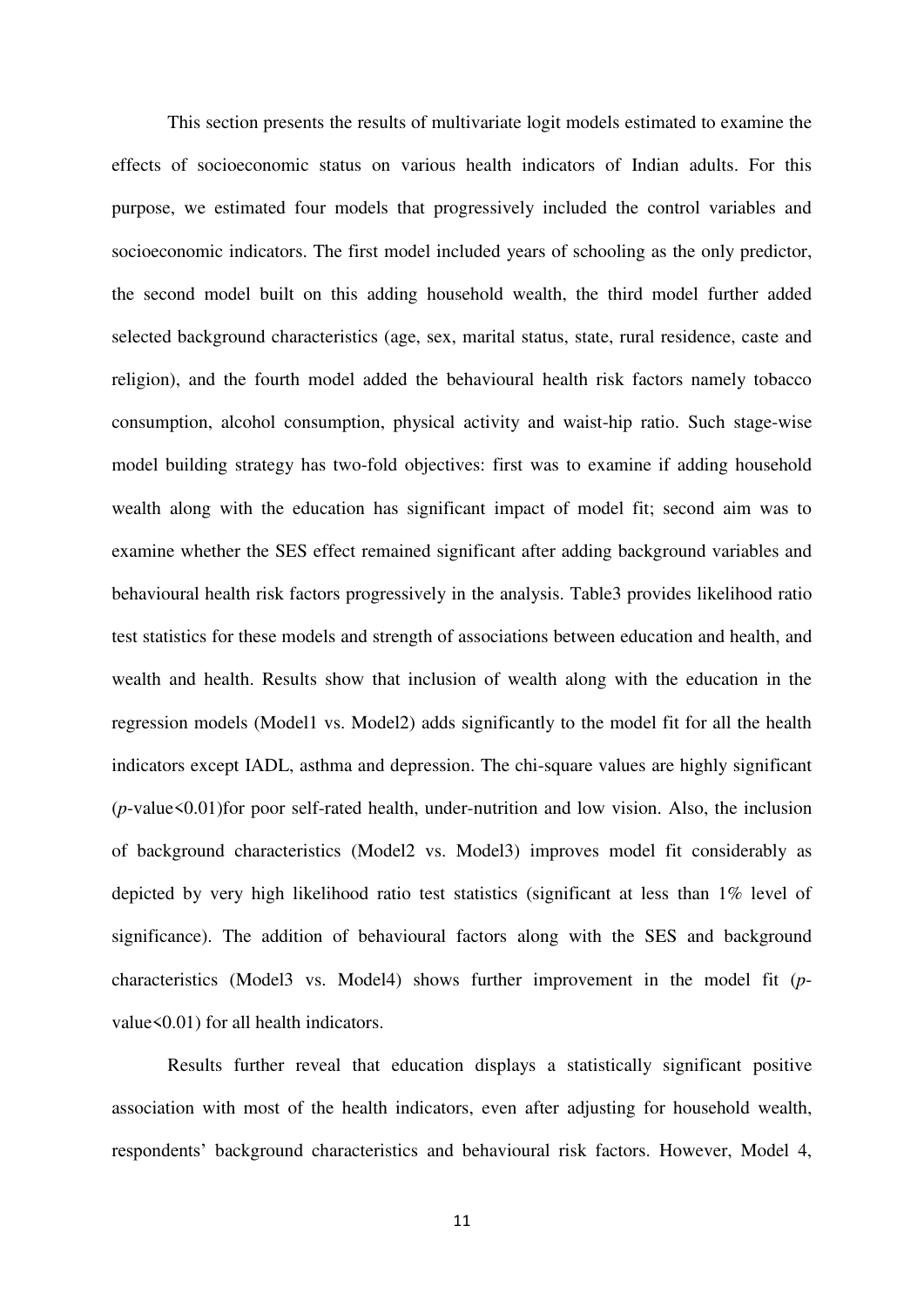which included the full set of predictors, show significant gradient of education for measured hypertension prevalence while education gradient was insignificant for measured COPD prevalence. In Model2, household wealth quintile depicted a mixed pattern across different health indicators. For example, household wealth showed significant gradients for most health indicators: self-reportedpoor SRH, ADL limitations, arthritis, angina, and lung disease, and measured hypertension, COPD and low vision, but showed insignificant gradient for IADLs, asthma and depression.

#### **[Table3 around here]**

The regression model estimates summarized in Table3 used years of schooling and household wealth quintile as continuous variables. Following this, we further explored the SES-health relationship with the SES variables being categorical (four categories of years of schooling and five quintiles of household wealth scores). The purpose was to ascertain the SES-health association at different levels of SES. Adopting the aforementioned four model specification analytical approach, the results of full model (Model 4) are presented in Table4. This table provides the adjusted odd ratios for poor health outcomes based on the education and wealth categories. Additional results for all regression models are given in the Appendix-C (online material). Results showed anoverall positive and significant SES gradient for all health indicators except COPD. Also, importantly, compared with no schooling, 1-5 years of schooling showed no significant impact on health indicators of Indian adults, while for adults with 6-9 years of schooling completed, health indicators showed notable improvement. Education showed less consistent gradients for under-nutrition given this is a more widespread problem in India. Overall, education showed a positive and statistically significant gradient for all the health indicators except COPD. Household wealth quintiles was associated negatively with negative health outcome indicators; vice-versa, wealth quintile demonstrated an overall positive gradient on the health of Indian adults.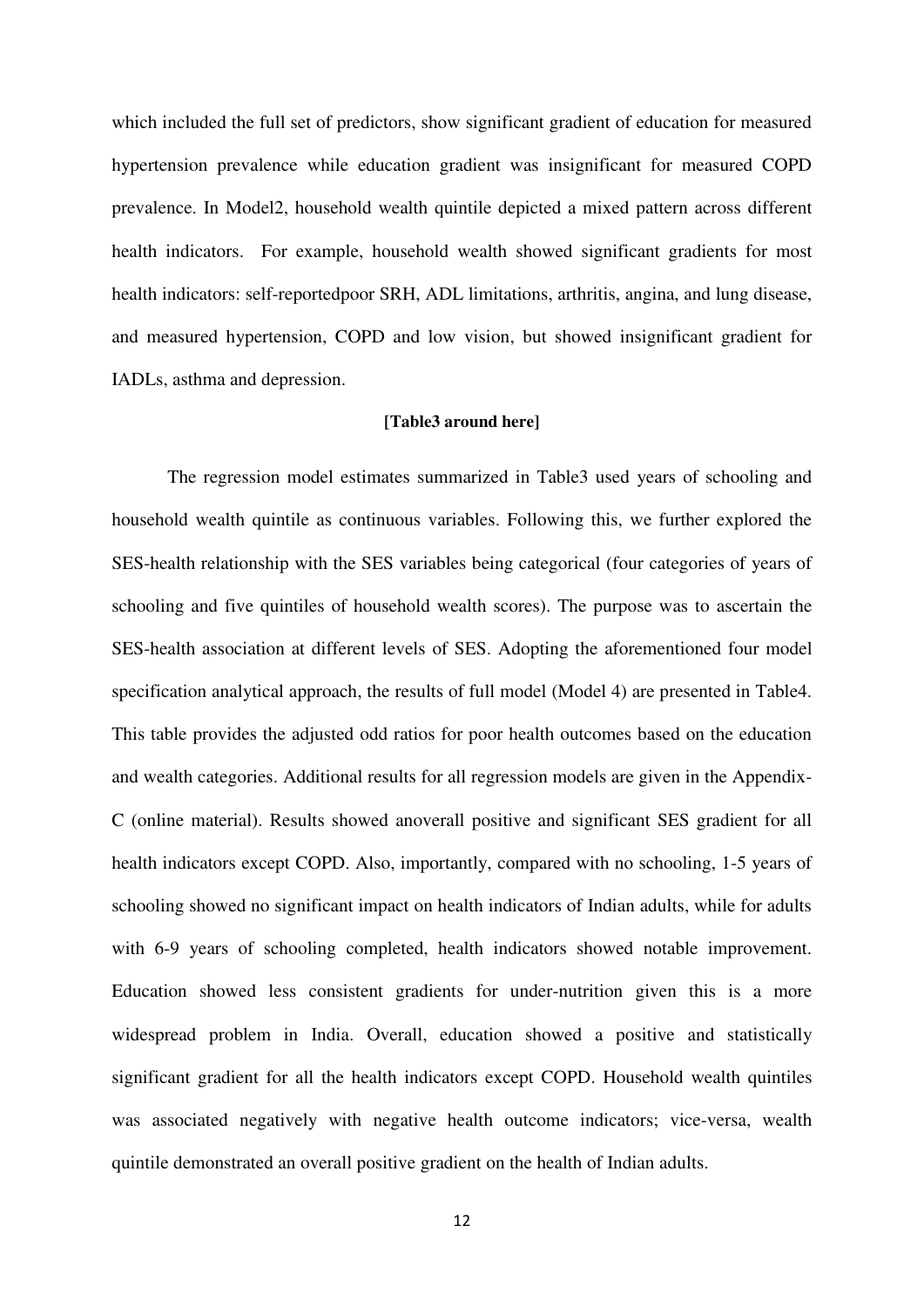#### **[Table4 around here]**

#### *SES-health relationship across age groups*

In this section, we explore the SES-health relationship across broad age groups: 18- 49, 50-59, 60-69 and 70+. There are two approaches to examine the SES-health relationship across ages: the first is to estimate separate regression models for all age groups and the second is to use interaction between age groups and SES groups in the models. The first approach is more flexible as it allows all the control variables to affect health differently in different age group. The second approach of using interactions in the regression models is more restrictive as it assumes that the impact of control variable do-not change with age. Also, the interpretation of interaction terms is difficult in the non-linear models (like logit or probit) when dealing withthe magnitude and statistical significance of the coefficients (Ai and Norton, 2003). Therefore, in this paper, we opt for the flexible approach of estimating separate regression model for each age group.

Table5 presents the results of odds ratios of education and wealth quintiles on health estimated from logit models for each age group and each of the health indicators. Compared to those with no schooling, the odds ratios for younger adults aged 18-49 years with 1-5 years of schooling are insignificant for all health indicators except angina, under-nutrition and low vision. Overall, education of 1-5years showed insignificant effect on the health of young adults (aged 18-49) contrasted by significant effect on the health of older adults in age 50-59 and 60-69. However, this pattern of relationship is not consistently established for all health indicators. Interestingly, those adults with 1-5 years schooling were more likely to have low vision (OR=1.34) and arthritis (OR=1.45) in the 50-59 year age group. Such inconsistent pattern of results (higher odds among adults with higher education) was also observed in the analysis for full sample and there is no apparent explanation for such unlikely results.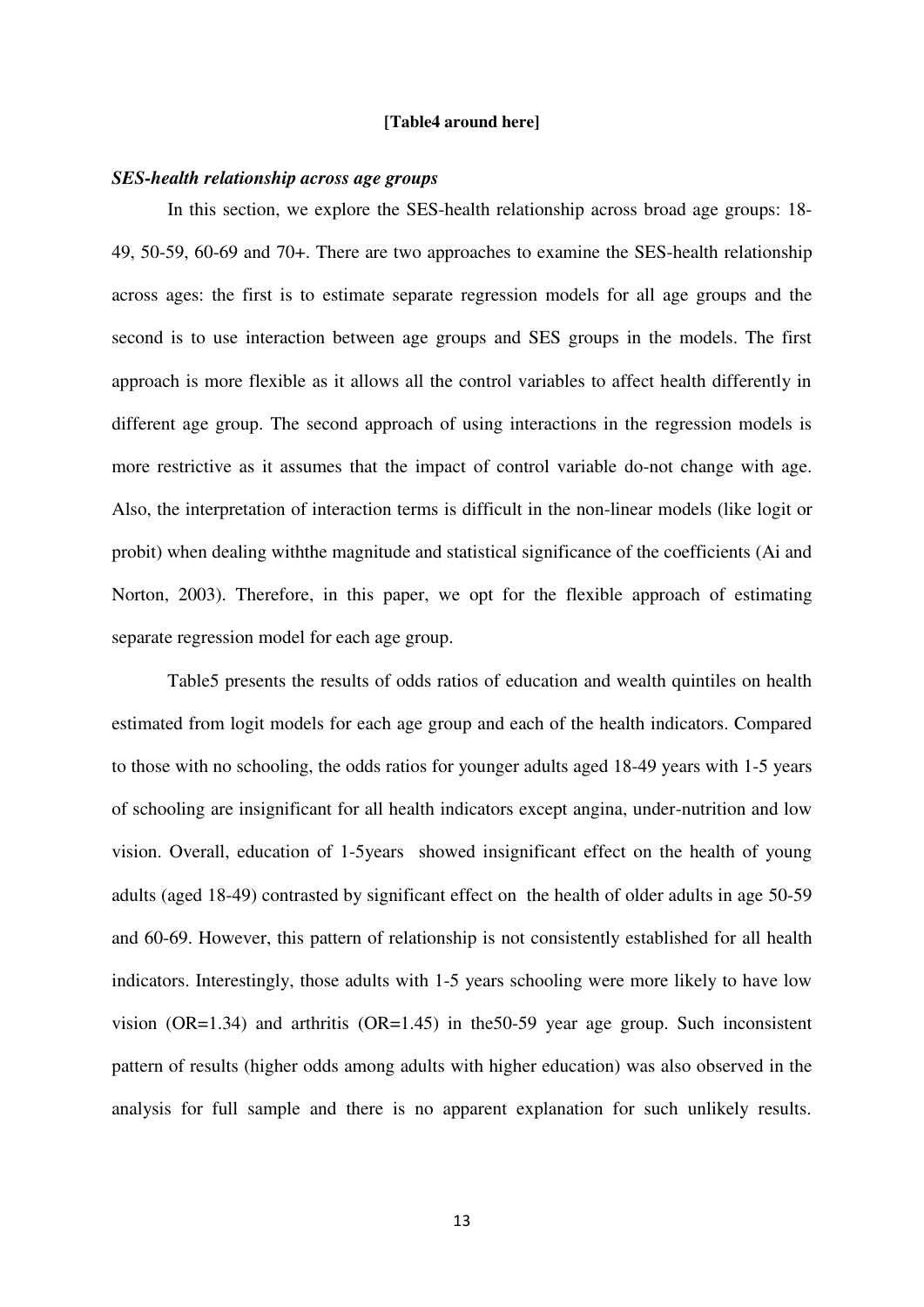Nevertheless, 1-5 years of education had significant positive effects for a larger number of health indicators in the 70+ age group.

Younger adults with 6-9 years of schooling were significantly less likely than those with no schooling to have: ADL (OR=0.64), arthritis (OR=0.66), lung diseases (OR=0.60), asthma (OR=0.44), measured hypertension (OR=0.70) and low vision (OR=0.45). Second, older adults in age 50-59 with6-9 years of schooling were significantly less likely than those with no schooling to have; IADL  $(OR=0.65)$ , arthritis  $(OR=0.6)$  and under-nutrition (OR=0.77). Third, older adults in ages of 60-69 with 6-9 years of schooling were significantly less likely than those with no schooling to have:poor self-rated health  $(OR=0.43)$ , ADL limitation  $(OR=0.53)$ , IADL limitation  $(OR=0.54)$  and angina  $(OR=0.59)$ . Lastly, adults aged 70+ with 6-9 years of schooling were significantly less likely than those with no schooling to have:poor self-rated health (OR=0.6), arthritis (OR=0.58), asthma  $(OR=0.26)$ , under-nutrition  $(OR=0.26)$  and low vision  $(OR=0.48)$ .

The highest education category, 10+ years of schooling showed consistently the clearest and largest effecton health indicators across all age groups. Importantly, unlike other categories, the odds ratios on 10+ years of schooling -compared with no schooling-depicted a negative association with the prevalence of all the diseases and poor health conditions across all the age groups. For the youngeradults, 10+ years of schooling was significantly and negatively associated with poor self-rated health, ADLs, IADLs, arthritis, angina, depression and low vision. For older adults aged50-59,10+ years of schooling was significantly and negatively associated with poor self-rated health, ADLs, IADLs, arthritis, angina, lung disease, depression and under-nutrition. Among older ages of 60-69, the 10+ years of schooling was significantly and negatively associated with poor self-rated health, ADLs, IADLs, angina, lung diseases, asthma, depression, under-nutrition and low vision.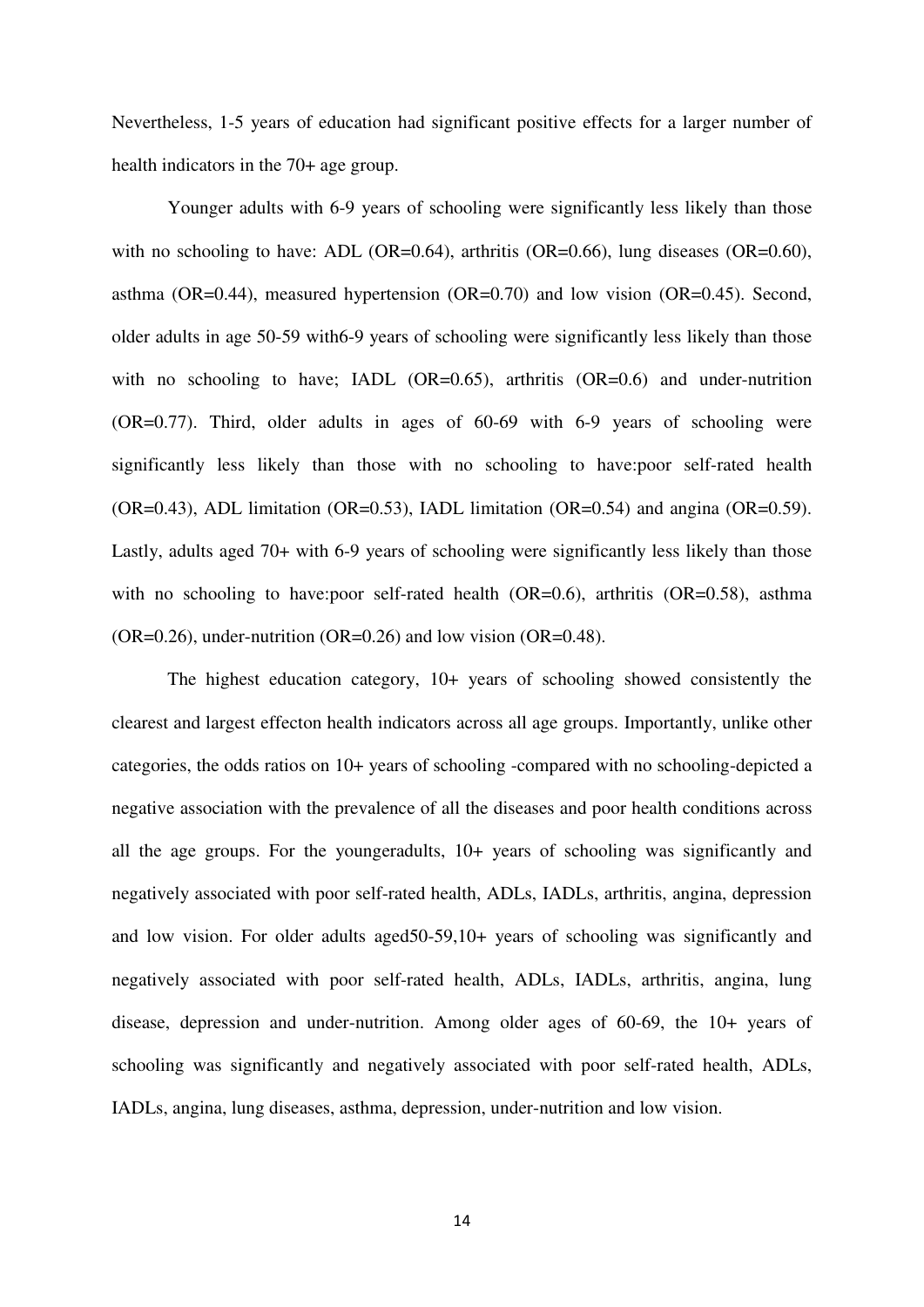In sum, the results indicate that education was overall negatively associated with poor health across all age-groups. Though, these estimates are generated from separate regression models by each age category and therefore are not comparable, the lowest odds ratios for 10+ years of schooling points to the highest educational differentials in health for the oldest agegroup  $(70+)$ .

#### **[Table5 around here]**

Table 5 also shows the odds ratio estimates of wealth quintiles on health indicators. Household wealth was negatively associated with the prevalence of negative health outcome indicators across both younger and older age-groups. However, the level of significance of the odds ratios presented in the model suggests that the effect of household wealth is relatively moderate compared to education, except its influence in determining the prevalence of under-nutrition. Household wealth was negatively and significantly associated with the prevalence of under-nutrition across all ages with the largest impact on the 70+ age group. Household wealth quintile showed significant and positive association with hypertension among Indian adults except in the 50-59 age group. On the whole, these results suggest that the influence of household wealth varied somewhat on different indicators of health and across adult ages.

We further estimated predicted probabilities from the multivariate logit models by years of schooling and wealth quintiles to examine socioeconomic disparities in the prevalence of various health outcomes across age groups. Figure1 displays the predicted probabilities of various health outcomes by years of schooling and Figure2 depicts the predicted probabilities of health indicators by wealth quintiles across different age groups. We also tested the differences in the predicted probabilities between levels of SES across age groups. The detailed results are provided in Appendix-D (online material). Figure 1 showed how the difference in the predicted probabilities between lowest and highest education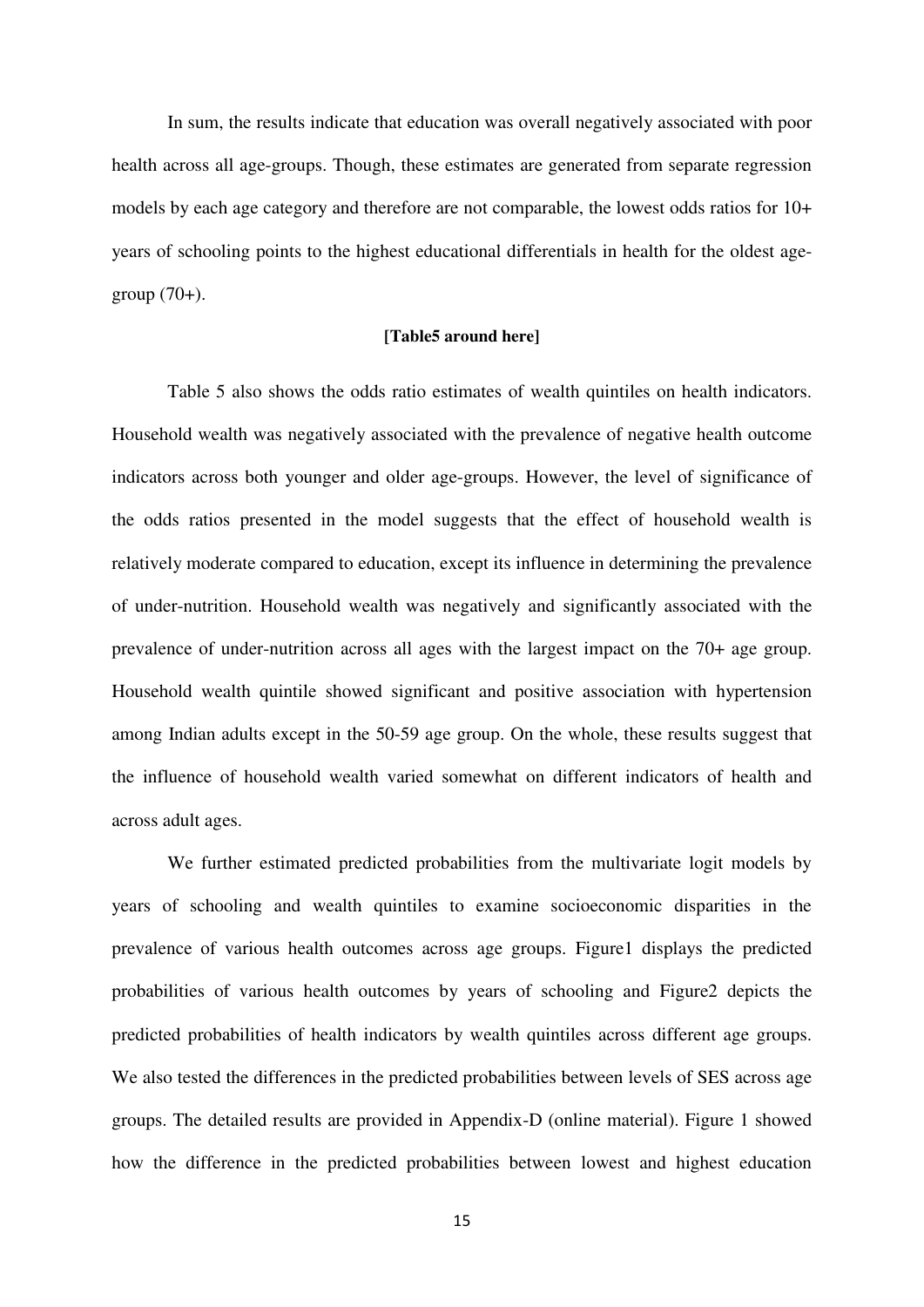groupings for the three self-reported health measures increased with age demonstrating a diverging age pattern of SES disparities in health. The age patterns of SES disparities (difference in the predicted probabilities between no schooling and 10+ years of schooling) also diverged notably for all the symptom-based disease prevalence, except asthma. For the objective health measures, age patterns of SES disparities for hypertension and COPD showed inconsistent patterns. Under-nutrition and low vision also depicted diverging age patterns of SES disparities. The predicted probabilities of various health outcomes by household wealth quintile across age groups presented in Figure2 revealed similar inconsistencies as seen with education. Measured prevalence of hypertension and COPD showed inconsistent and often inverse SES disparities in health across age groups.

#### **[Figure1 around here]**

#### **[Figure2 around here]**

#### **Discussion**

In this study, the effect of socioeconomic status (SES) on health of Indian adults using four different groups of health measures was explored using WHO-SAGE Wave1 data. Further analysis examined SES gradients across four broad age groups. We estimated gradients for two SES measures, namely years of schooling (education) and household wealth, on four health measures, including (i) self-rated overall general health; (ii) selfreported functional health consisting of ADLs and IADLs; (iii) self-reported chronic conditions, including arthritis, angina, lung diseases, asthma and depression based on validated symptom-report with diagnostic algorithm; and, (iv) measured hypertension, lung function classified as COPD, low BMI ( under-nutrition) and low vision.

This analysis provided a number of fresh insights and contributed to a better understanding of the SES-health relationship using multiple health measures in the Indian context. In a comparative perspective, previous studies largely focused on the SES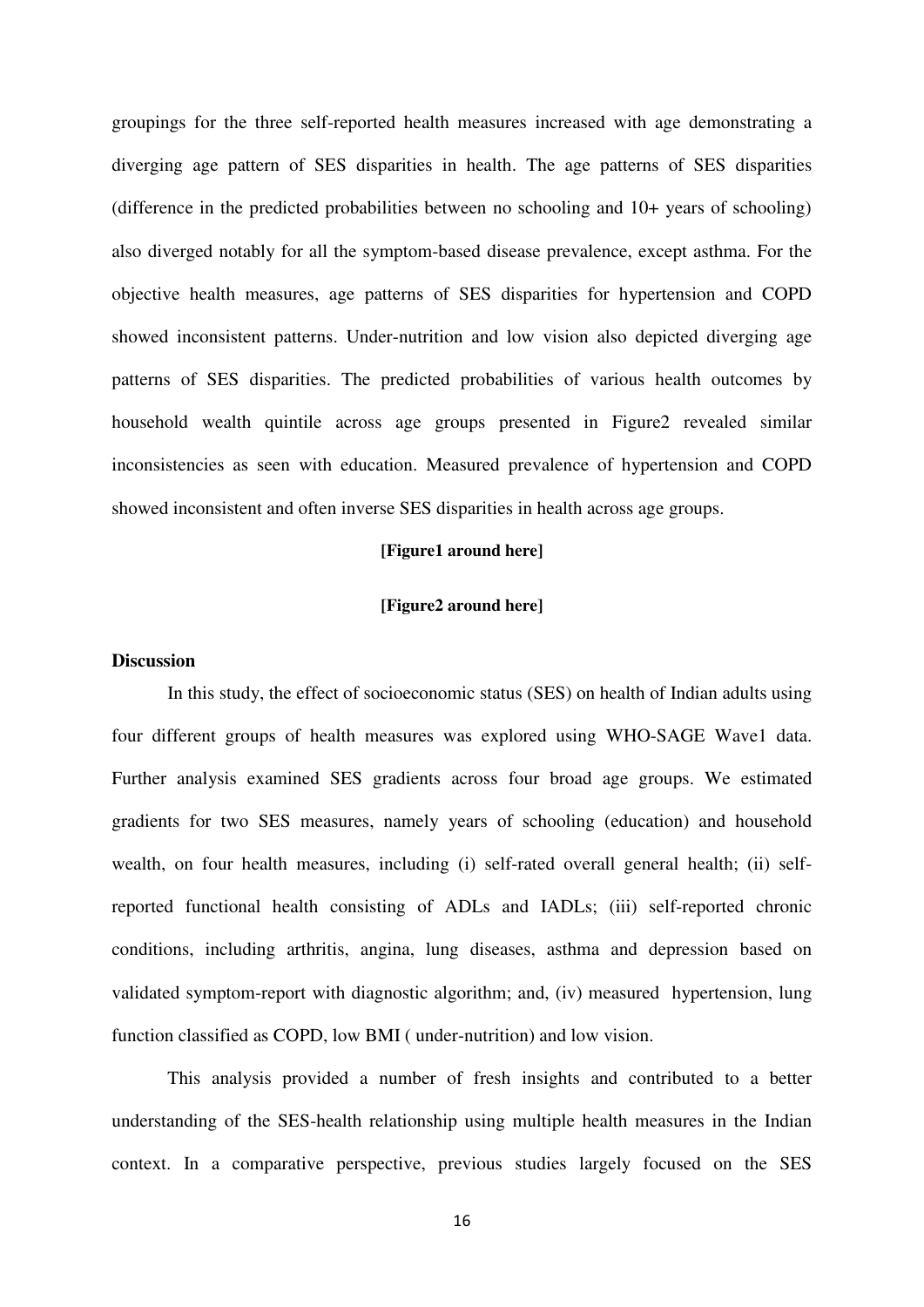differentials in self-reported prevalence of chronic diseases and consequently reported inconclusive results of SES-health relationship in the Indian context (Dilip, 2002; Satayshekhar, 1997). As commonly known, self-reported morbidity data is known to be affected by several biases as result of widespread illiteracy and poor access to health care (Sen, 2002). Therefore, many of these studies in general reported a negative relationship between SES-health implying positive association between SES-poor health and prevalence of diseases (Reddy, 2002; Reddy et al., 2007; Vellakkal et al., 2013). Other studies have documented contrary results of positive association between SES and health in India (Gupta et al., 2010). Amidst such unsettled conclusions, the findings from this study reinforce the hypothesis of overall positive relationship between socioeconomic status and health in the Indian context; a hypothesis that has been widely demonstrated in high (House, 2002) as well middle-income countries (Zimmer and Amornsirisomboon, 2001). Results of this study reveal that each ordinal increase in the socioeconomic status resulted in declining probability of poor health outcomes for the subjective and objective health outcome measures used in this study.

The education and household wealth had significant individual influence on the selected health indicators. But, when adjusted for education, the effect of household wealth quintile is attenuated for IADLs, asthma and depression. Notably, education emerged as a more consistent indicator of socioeconomic status in determining health of Indian adults than household wealth; except that household wealth is a more important SES determinant of under-nutrition. The conclusion of greater influence of education on the health of Indian adults is contrasted with the findings of household wealth as the most significant SES determinant of health from other low to middle income countries. In the developed countries, education has been found to be the strongest measure of SES in relation to health influencing it through multiple pathways, including health behaviours and access to healthcare (Fuchs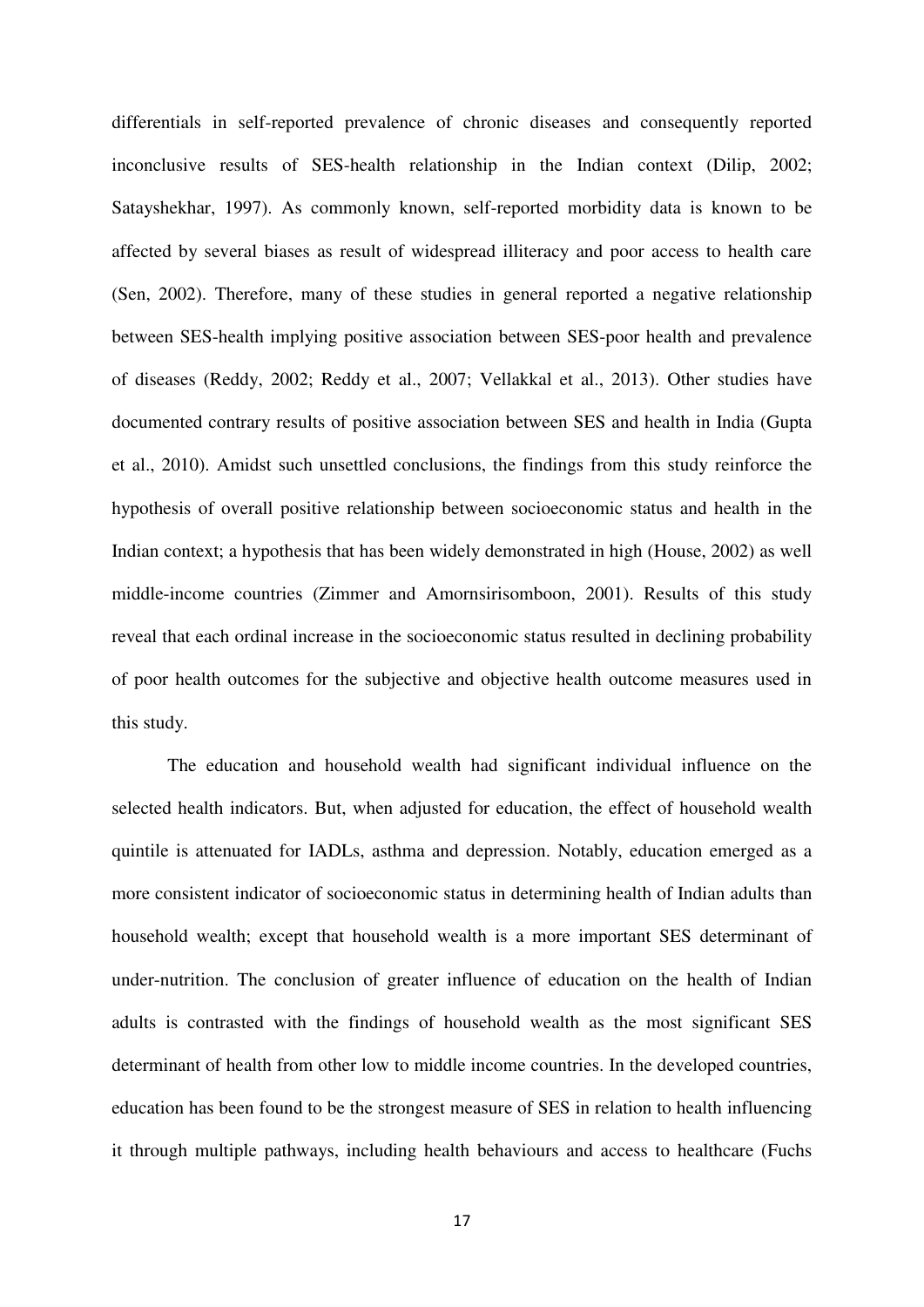1979). Results further reveal that behavioural health risk factors in the regression models add significantly to the model fit to distinguish the effect of education versus household wealth quintile. The effect of education on all health indicators, except hypertension and COPD, remained very significant after successive adjustment for demographic and behavioural characteristics. In contrast, the effect of wealth after adjustment for the same set of characteristics turns out to be insignificant for arthritis, asthma, hypertension, COPD and low vision. The varying strength of the relationship of education and household wealth with health points to other mechanisms that mediate socioeconomic differences in health. The theory of fundamental causes of health by Link and Phelan (1995) may provide a useful link for further investigation in the Indian context.

Investigation of SES-health relationship by broad adult age groups suggests an overall positive association of SES-health, alternatively a negative association with poor health outcomes across all age groups; however, the magnitude of SES-health association varied across age-groups and by different health measures. Also, unexpected inconsistencies observed in SES-health relationships may warrant alternative explanations. A comparative assessment of SES differentials in the probability of poor health outcomes reveals a mixed picture of diverging patterns of socioeconomic gradients of health with age. For example, results point to diverging age patterns of SES gradients for health indicators: self rated health and activity limitations and chronic diseases such as lung disease, asthma and depression. However, for physical performance based measures namely hypertension and COPD, results revealed no clear pattern. Admittedly, these results are consistent with the findings from other studies in developing countries (Lowry and Xi, 2009).

The notable incongruous finding is the relationship between SES gradient and the performance based health measures: hypertension and COPD showed inconsistent pattern compared with the other subjective health measures. A plausible reason for the variance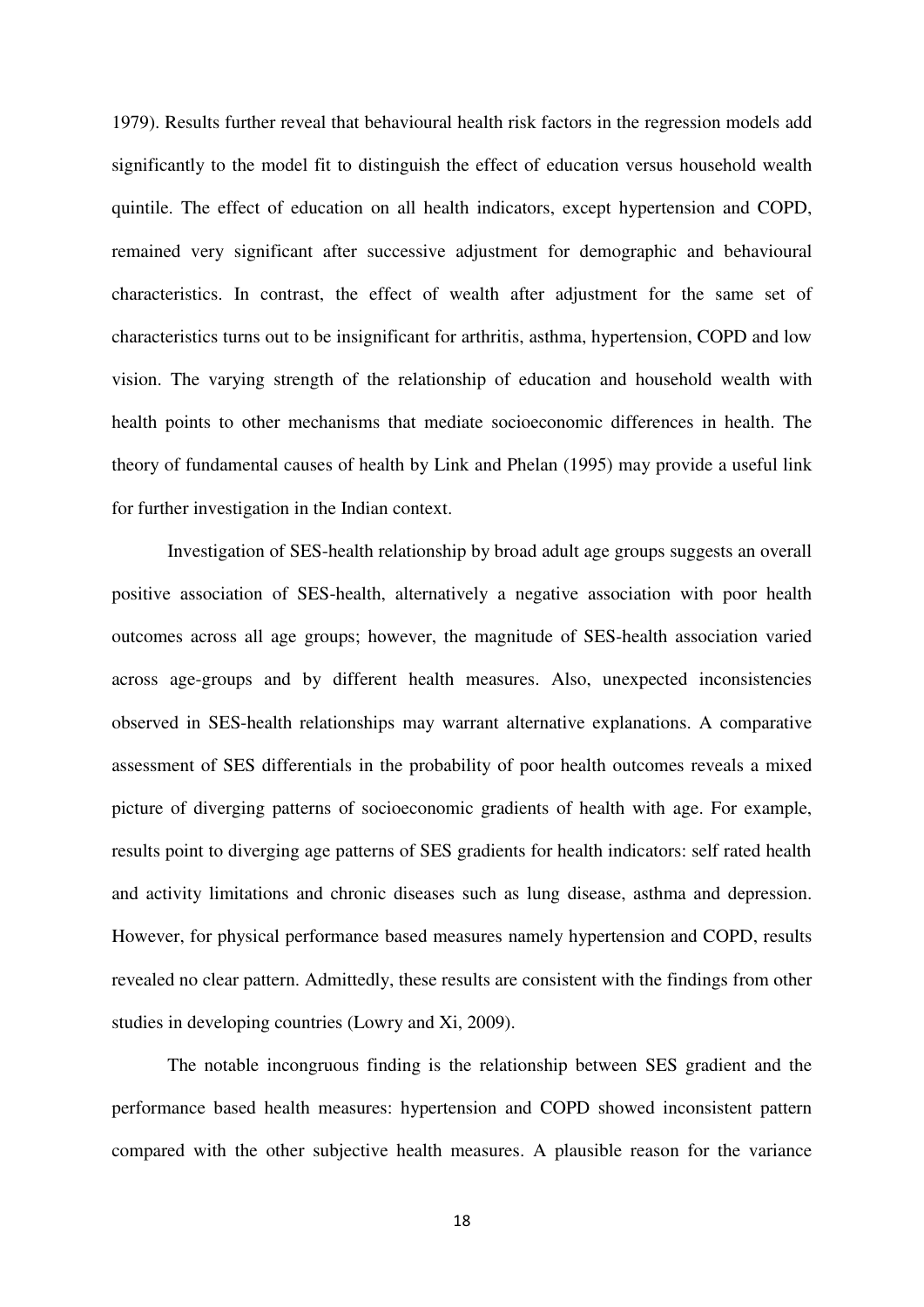could be related to the considerable levels of illiteracy and lack of access to health care in this context. The more objective health measures are likely to uncover large burden of undiagnosed negative health outcomes. Such findings have also been reported in other studies from developing countries (Rosero-Bixby and Dow, 2009; Zimmer and Amornsirisomboon, 2001).

Although, this study provides evidences of overall positive gradients of healthwith diverging patterns of SES gradients with age in the Indian context, results should be viewed with caution for the following limitations. First, given the vast state variations in socioeconomic, demographic and cultural profiles, the WHO-SAGE India data from the six selected states may not adequately capture all the sub-national SES-healthvariations. Second, cross-sectionaldata limits the scope of disentangling the effects of aging from cohort effects in theexamination of age-pattern of SES gradients.Third, cross-sectional data constrains anycausal inferences.Lastly, due to smaller sample size at the older ages, SES-health gradients could not be examined among oldest old ages.

In sum, these results confirm the hypothesis of positive SES-health gradients for Indian adults. Results also point to the diverging pattern of SES-health gradients with age among the Indian adults. The key strength of this study lies in the wide range of health indicators used representing the multidimensional nature of adult health. Secondly, this is a maiden study that explored the age pattern of SES gradients of health in the Indian context. Lastly, these findings provide a basis for further studies of SES-health relationship across adult age groups with broad array of health and socioeconomic indicators in India. A potential exists in future for more robust analysis to test SES gradients of health with age with the availability of detailed longitudinal data from this large nationally representative sample on adult health.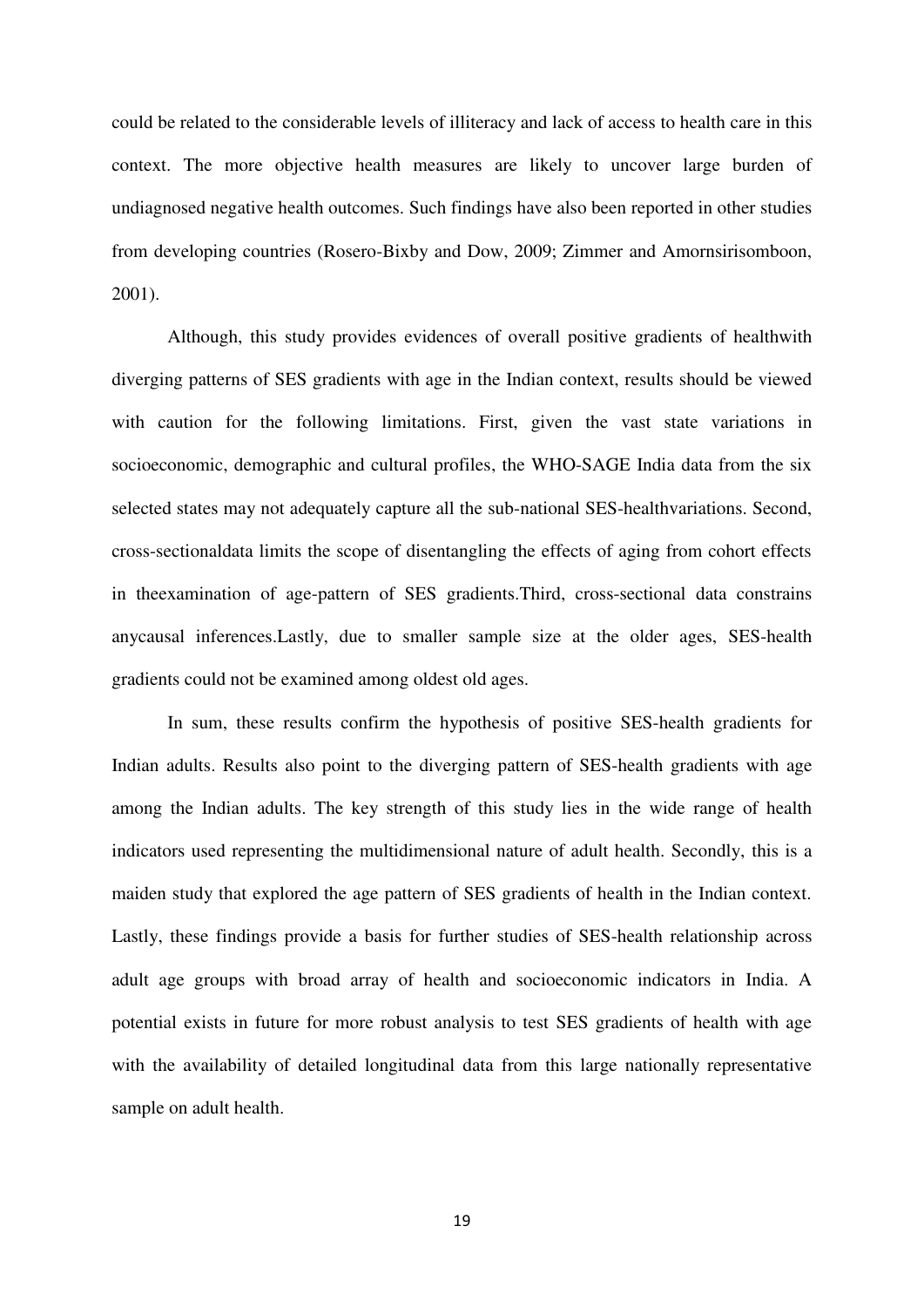**Funding:** No specific funding was provided for this study. However, this study uses data of WHO"s SAGE survey which is supported by the US National Institute on Aging (NIA) through Interagency Agreements (OGHA 04034785; YA1323–08-CN-0020; Y1-AG-1005–01) and through a research grant (R01-AG034479).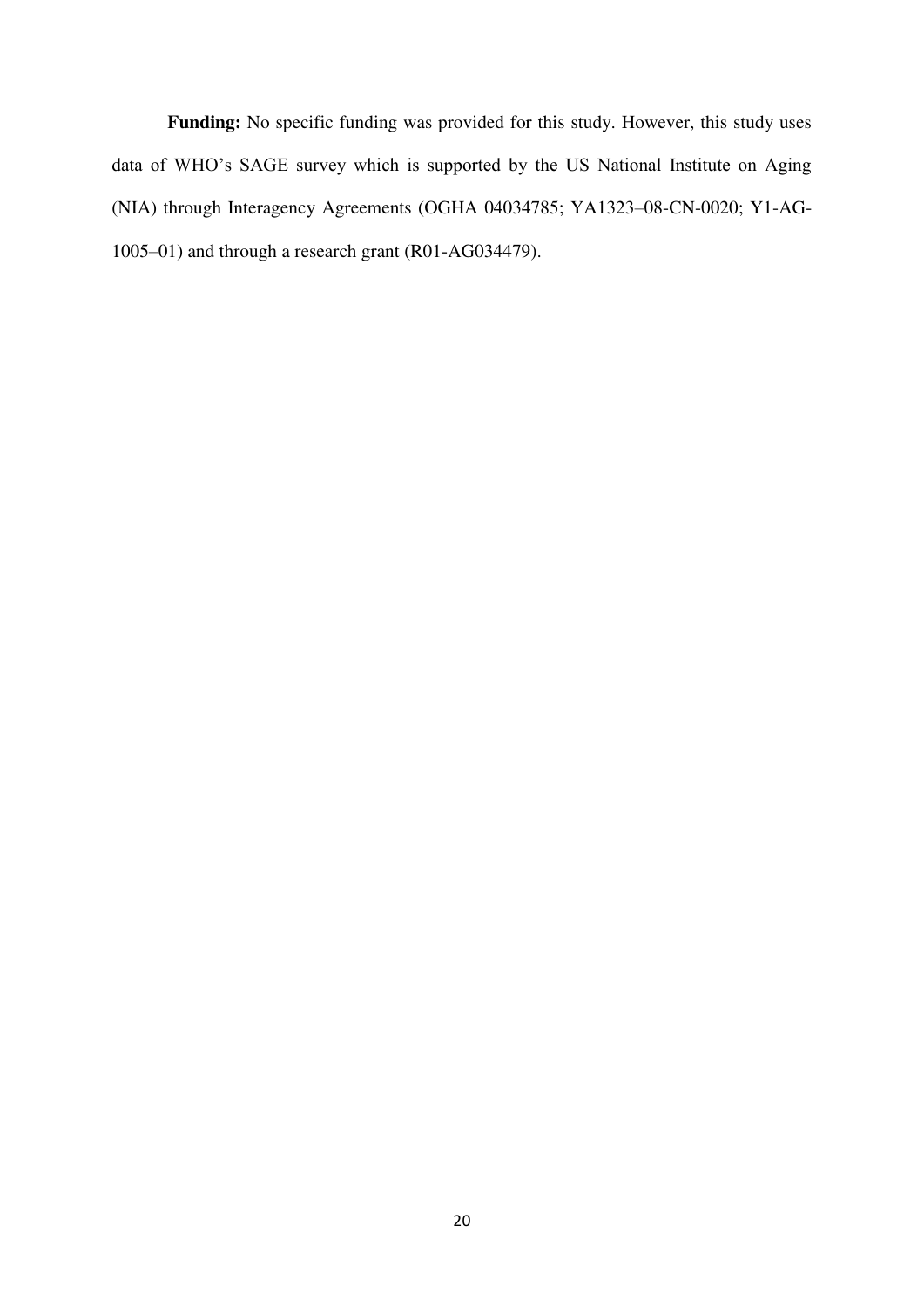#### **References**

Adler, N. E., Boyce, T., Chesney, M. A., Cohen, S., Folkman, S., Kahn, R. L., & Syme, S. L. (1994). Socioeconomic status and health. The challenge of the gradient. The American Psychologist, 49(1), 15-24. <http://dx.doi.org/10.1037/0003-066X.49.1.15>

Adler, N. E., & Newman, K. (2002). Socioeconomic disparities in health: pathways and policies. Health Affairs (Millwood), 21(2), 60-76.<http://dx.doi.org/10.1377/hlthaff.21.2.60>

Adler, N. E., & Ostrove, J. M. (1999). Socioeconomic status and health: what we know and what we don't. Annals of the New York Academy of Sciences, 896, 3-15. [http://dx.doi.org/10.1111/j.1749-](http://dx.doi.org/10.1111/j.1749-6632.1999.tb08101.x) [6632.1999.tb08101.x](http://dx.doi.org/10.1111/j.1749-6632.1999.tb08101.x)

 Ai, Chunrong, & Norton, E. C. (2003). Interaction terms in logit and probit models. Economics Letters, 80(1), 123-129. [http://dx.doi.org/10.1016/S0165-1765\(03\)00032-6](http://dx.doi.org/10.1016/S0165-1765(03)00032-6) 

Beckett, M. (2000). Converging health inequalities in later life--an artifact of mortality selection. Journal of Health and Social Behaviour, 41(1), 106-119.<http://dx.doi.org/10.2307/2676363>

Brunner, E. (1997). Stress and the biology of inequality. BMJ, 314(7092), 1472-1476. <http://dx.doi.org/10.1136/bmj.314.7092.1472>

Chadha, S. L., Radhakrishnan, S., Ramachandran, K., Kaul, U., & Gopinath, N. (1990). Epidemiological study of coronary heart disease in urban population of Delhi. Indian Journal of Medical Research, 92, 424-430.

Crimmins, Eileen M., & Seeman, Teresa E. (2004). Integrating Biology into the Study of Health Disparities. Population and Development Review, 30, 89-107. doi: 10.2307/3401464

CSDH. (2008). Closing the Gap in a Generation: Health Equity through Action on the Social Determinants of Health. Final report of the commission on social determinants of health. Geneva: World Health Organization.

Cutler, D. M., & Lleras-Muney, A. (2010). Understanding differences in health behaviors by education. Journal of Health Economics, 29(1), 1-28.<http://dx.doi.org/10.1016/j.jhealeco.2009.10.003>

Cutler, D.M., & Lleras-Muney, A. ( 2008). Education and health: evaluating theories and evidence. In S.H James, R. F. Schoeni, G. A. Kaplan & H. Pollack (Eds.), Making Americans Healthier: Social and Economic Policy as Health Policy. New York: Russell Sage Foundation.

Dannefer, Dale. (1987). Aging as Intracohort Differentiation: Accentuation, the Matthew Effect, and the Life Course. Sociological Forum, 2(2), 211-236. doi: 10.2307/684472

Dannefer, D. (2003). Cumulative advantage/disadvantage and the life course: cross-fertilizing age and social science theory. Journal of Gerontology. Series B, Psychological Sciences & Social Sciences, 58(6), S327-337. <http://dx.doi.org/10.1093/geronb/58.6.S327>

Dilip, T. R. (2002). Understanding levels of morbidity and hospitalization in Kerala, India. Bulletin of the World Health Organization, 80(9), 746-751.

Dupre, M. E. (2008). Educational differences in health risks and illness over the life course: a test of cumulative disadvantage theory. Social Science Research, 37(4), 1253-1266. <http://dx.doi.org/10.1016/j.ssresearch.2008.05.007>

Elo, I. T., & Preston, S. H. (1996). Educational differentials in mortality: United States, 1979-85. Social Science & Medicine, 42(1), 47-57. [http://dx.doi.org/10.1016/0277-9536\(95\)00062-3](http://dx.doi.org/10.1016/0277-9536(95)00062-3) 

Fuchs, V. R. (1979). Economics, health, and post-industrial society. The Milbank Memorial Fund Quarterly. Health & Society, 57(2), 153-182.<http://dx.doi.org/10.2307/3349761>

Galobardes, B., Shaw, M., Lawlor, D. A., Lynch, J. W., & Davey Smith, G. (2006). Indicators of socioeconomic position (part 1). Journal of Epidemiology & Community Health, 60(1), 7-12. <http://dx.doi.org/10.1136/jech.2004.023531>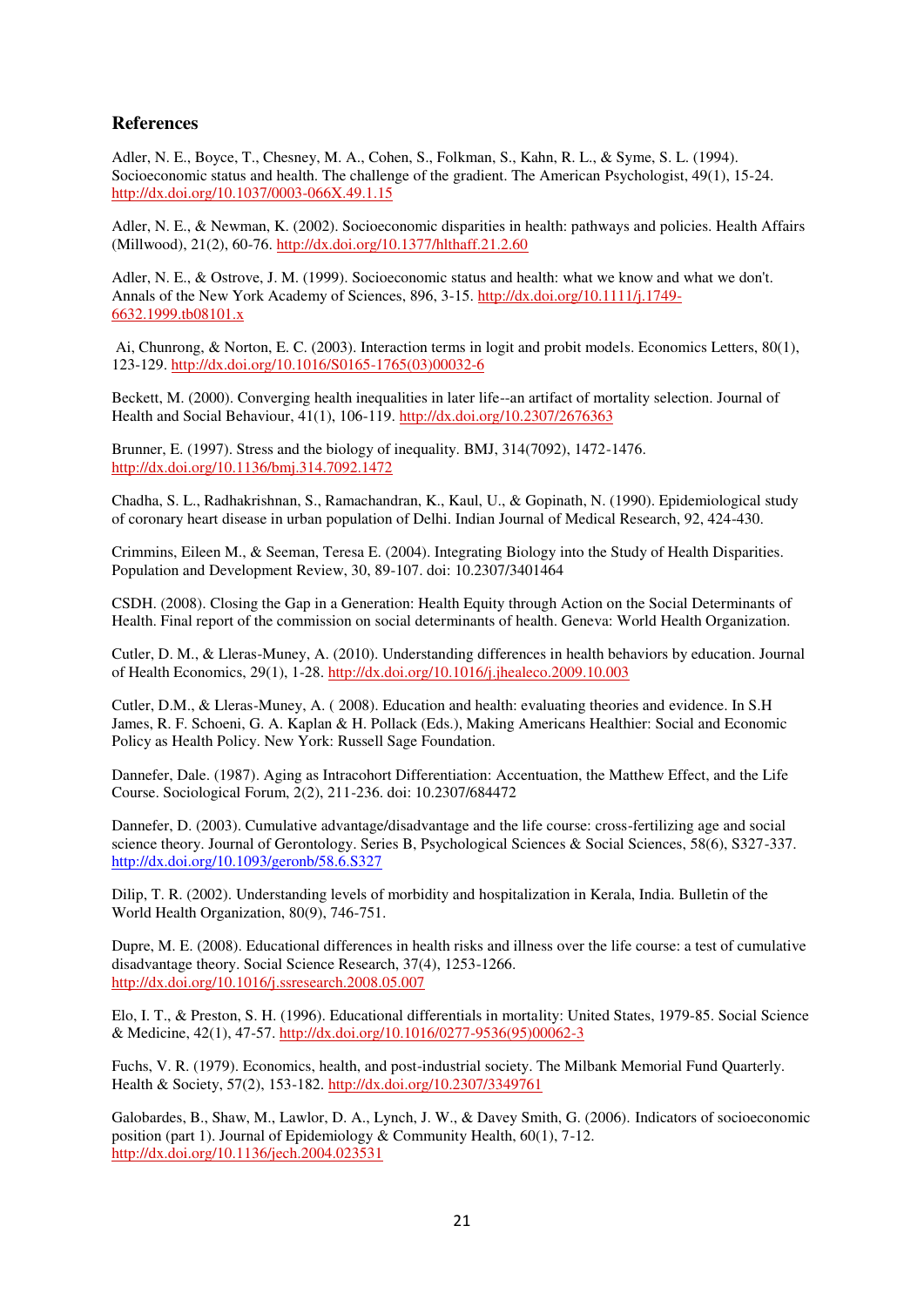Goldman, Dana P., & Smith, James P. (2002). Can Patient Self-Management Help Explain the SES Health Gradient? Proceedings of the National Academy of Sciences of the United States of America, 99(16), 10929- 10934. doi: 10.2307/3059493

Gupta, R., Kaul, V., Agrawal, A., Guptha, S., & Gupta, V. P. (2010). Cardiovascular risk according to educational status in India. Preventive Medicine, 51(5), 408-411[. http://dx.doi.org/10.1016/j.ypmed.2010.08.014](http://dx.doi.org/10.1016/j.ypmed.2010.08.014)

Hemingway, H., Nicholson, A., Stafford, M., Roberts, R., & Marmot, M. (1997). The impact of socioeconomic status on health functioning as assessed by the SF-36 questionnaire: the Whitehall II Study. American Journal of Public Health, 87(9), 1484-1490[. http://dx.doi.org/10.2105/AJPH.87.9.1484](http://dx.doi.org/10.2105/AJPH.87.9.1484) 

House, J. S. (2002). Understanding social factors and inequalities in health: 20th century progress and 21st century prospects. Journal of Health and Social Behavior, 43(2), 125-142.<http://dx.doi.org/10.2307/3090192>

House, James S., Kessler, Ronald C., & Herzog, A. Regula. (1990). Age, Socioeconomic Status, and Health. The Milbank Quarterly, 68(3), 383-411[. http://dx.doi.org/10.2307/3350111](http://dx.doi.org/10.2307/3350111) 

House, J. S., Lantz, P. M., & Herd, P. (2005). Continuity and change in the social stratification of aging and health over the life course: evidence from a nationally representative longitudinal study from 1986 to 2001/2002 (Americans' Changing Lives Study). Journals of Gerontology, Series B, Psychological Sciences & Social Sciences, 60 Spec No 2, 15-26. http://dx.doi.org/10.1093/geronb/60. Special Issue 2.S15

House, J. S., Lepkowski, J. M., Kinney, A. M., Mero, R. P., Kessler, R. C., & Herzog, A. R. (1994). The social stratification of aging and health. Journal of Health Social Behavior, 35(3), 213-234. <http://dx.doi.org/10.2307/2137277>

Hurt, L. S., Ronsmans, C., & Saha, S. (2004). Effects of education and other socioeconomic factors on middle age mortality in rural Bangladesh. Journal of Epidemiology & Community Health, 58(4), 315-320. <http://dx.doi.org/10.1136/jech.2003.007351>

Katagawa, E, & Hauser, P. (1973). Differential Mortality in the United States: A Study in Socioeconomic Epidemiology. Cambridge: Harvard University Press.

Lantz, P. M., House, J. S., Mero, R. P., & Williams, D. R. (2005). Stress, life events, and socioeconomic disparities in health: results from the Americans' Changing Lives Study. Journal of Health and Social Behavior, 46(3), 274-288.<http://dx.doi.org/10.1177/002214650504600305>

Lantz, P. M., Lynch, J. W., House, J. S., Lepkowski, J. M., Mero, R. P., Musick, M. A., & Williams, D. R. (2001). Socioeconomic disparities in health change in a longitudinal study of US adults: the role of health-risk behaviors. Social Science & Medicine, 53(1), 29-40. [http://dx.doi.org/10.1016/S0277-9536\(00\)00319-1](http://dx.doi.org/10.1016/S0277-9536(00)00319-1)

Link, Bruce G., & Phelan, Jo. (1995). Social Conditions As Fundamental Causes of Disease. Journal of Health and Social Behavior, 35, 80-94.<http://dx.doi.org/10.2307/2626958>

Lowry, D., & Xi, Y. (2009). Socioeconomic Status and Health Differentials in China: Convergence or Divergence at Older Ages: Population Studies Centre, Institute of social research, University of Michigan.

Lynch, J. W., Kaplan, G. A., & Shema, S. J. (1997). Cumulative impact of sustained economic hardship on physical, cognitive, psychological, and social functioning. New England Journal of Medicine, 337(26), 1889- 1895.<http://dx.doi.org/10.1056/NEJM199712253372606>

Lynch, J., & Kaplan, G. (2000). Socioeconomic Position. In I. Kawachi & L. Berkman (Eds.), Social Epidemiology. New York: Oxford University Press.

Marmot, M. (1999). Epidemiology of socioeconomic status and health: are determinants within countries the same as between countries? Annals of the New York Academy of Sciences, 896, 16-29. <http://dx.doi.org/10.1111/j.1749-6632.1999.tb08102.x>

Marmot, M. G., Smith, G. D., Stansfeld, S., Patel, C., North, F., Head, J., . . . Feeney, A. (1991). Health inequalities among British civil servants: the Whitehall II study. Lancet, 337(8754), 1387-1393. [http://dx.doi.org/10.1016/0140-6736\(91\)93068-K](http://dx.doi.org/10.1016/0140-6736(91)93068-K)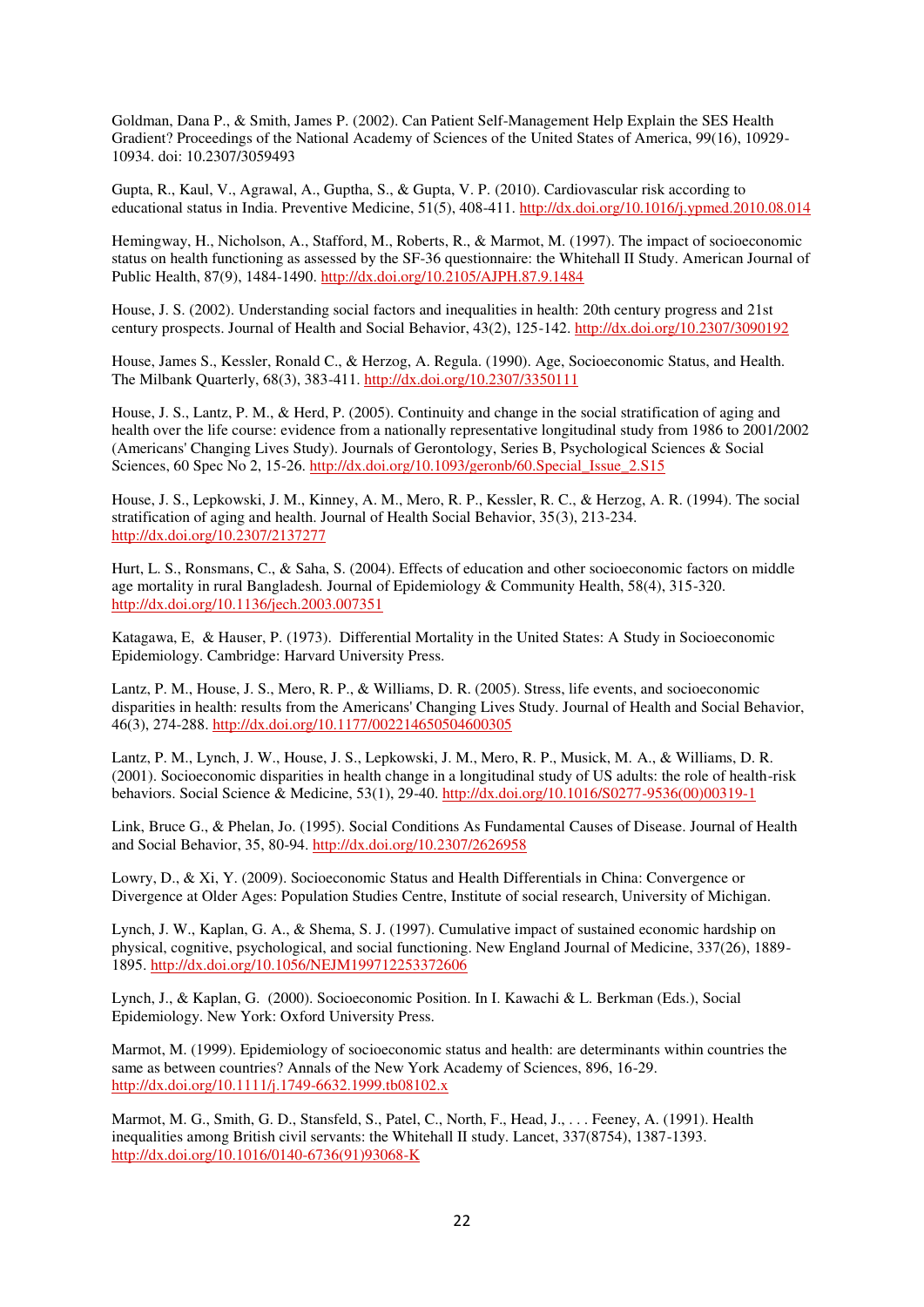Mirowsky, John, & Ross, Catherine E. (1998). Education, Personal Control, Lifestyle and Health: A Human Capital Hypothesis. Research on Aging, 20(4), 415-449.<http://dx.doi.org/10.1177/0164027598204003>

Ostrove, J. M., Feldman, P., & Adler, N. E. (1999). Relations among Socioeconomic Status Indicators and Health for African-Americans and Whites. Journal of Health Psychology, 4(4), 451-463. <http://dx.doi.org/10.1177/135910539900400401>

Palloni, A., & McEniry, M. (2007). Aging and health status of elderly in Latin America and the Caribbean: preliminary findings. Journal of Cross Cultural Gerontology, 22(3), 263-285. [http://dx.doi.org/10.1007/s10823-](http://dx.doi.org/10.1007/s10823-006-9001-7) [006-9001-7](http://dx.doi.org/10.1007/s10823-006-9001-7) 

Pollack, C. E., Chideya, S., Cubbin, C., Williams, B., Dekker, M., & Braveman, P. (2007). Should health studies measure wealth? A systematic review. American Journal of Preventive Medicine, 33(3), 250-264. <http://dx.doi.org/10.1016/j.amepre.2007.04.033>

Reddy, K. S. (2002). Cardiovascular diseases in the developing countries: dimensions, determinants, dynamics and directions for public health action. Public Health Nutrition, 5(1A), 231-237. <http://dx.doi.org/10.1079/PHN2001298>

Reddy, K. S., Prabhakaran, D., Jeemon, P., Thankappan, K. R., Joshi, P., Chaturvedi, V., . . . Ahmed, F. (2007). Educational status and cardiovascular risk profile in Indians. Proceedings of the National Academy of Sciences of the United States of America, 104(41), 16263-16268.<http://dx.doi.org/10.1073/pnas.0700933104>

Rosero-Bixby, L., & Dow, W. H. (2009). Surprising SES Gradients in mortality, health, and biomarkers in a Latin American population of adults. Journals of Gerontolrontology: Series B, Psychological Sciences & Social Sciences, 64(1), 105-117.<http://dx.doi.org/10.1093/geronb/gbn004>

Ross, Catherine E., & Wu, Chia-ling. (1995). The Links Between Education and Health. American Sociological Review, 60(5), 719-745[. http://dx.doi.org/10.2307/2096319](http://dx.doi.org/10.2307/2096319) 

Ross, Catherine E., & Wu, Chia-Ling. (1996). Education, Age, and the Cumulative Advantage in Health. Journal of Health and Social Behavior, 37(1), 104-120.<http://dx.doi.org/10.2307/2137234>

Sekhar, P Satya. (1997). Levels of Morbidity in Andhra Pradesh. Economic and Political Weekly, 32(13), 663- 672.

Sen, A. (2002). Health: perception versus observation. BMJ, 324(7342), 860-861. <http://dx.doi.org/10.1136/bmj.324.7342.860>

Smith, K. V., & Goldman, N. (2007). Socioeconomic differences in health among older adults in Mexico. Social Science & Medicine, 65(7), 1372-1385[. http://dx.doi.org/10.1016/j.socscimed.2007.05.023](http://dx.doi.org/10.1016/j.socscimed.2007.05.023) 

Vellakkal, S., Subramanian, S. V., Millett, C., Basu, S., Stuckler, D., & Ebrahim, S. (2013). Socioeconomic inequalities in non-communicable diseases prevalence in India: disparities between self-reported diagnoses and standardized measures. PLoS One, 8(7), e68219. doi: 10.1371/journal.pone.0068219

Zimmer, Z., & Amornsirisomboon, P. (2001). Socioeconomic status and health among older adults in Thailand: an examination using multiple indicators. Social Science & Medicine, 52(8), 1297-1311. [http://dx.doi.org/10.1016/S0277-9536\(00\)00232-X](http://dx.doi.org/10.1016/S0277-9536(00)00232-X) 

Zimmer, Z., Martin, L. G., & Chang, M. C. (2002). Changes in functional limitation and survival among older Taiwanese, 1993, 1996, and 1999. Population Studies , 56(3), 265-276. <http://dx.doi.org/10.1080/00324720215931>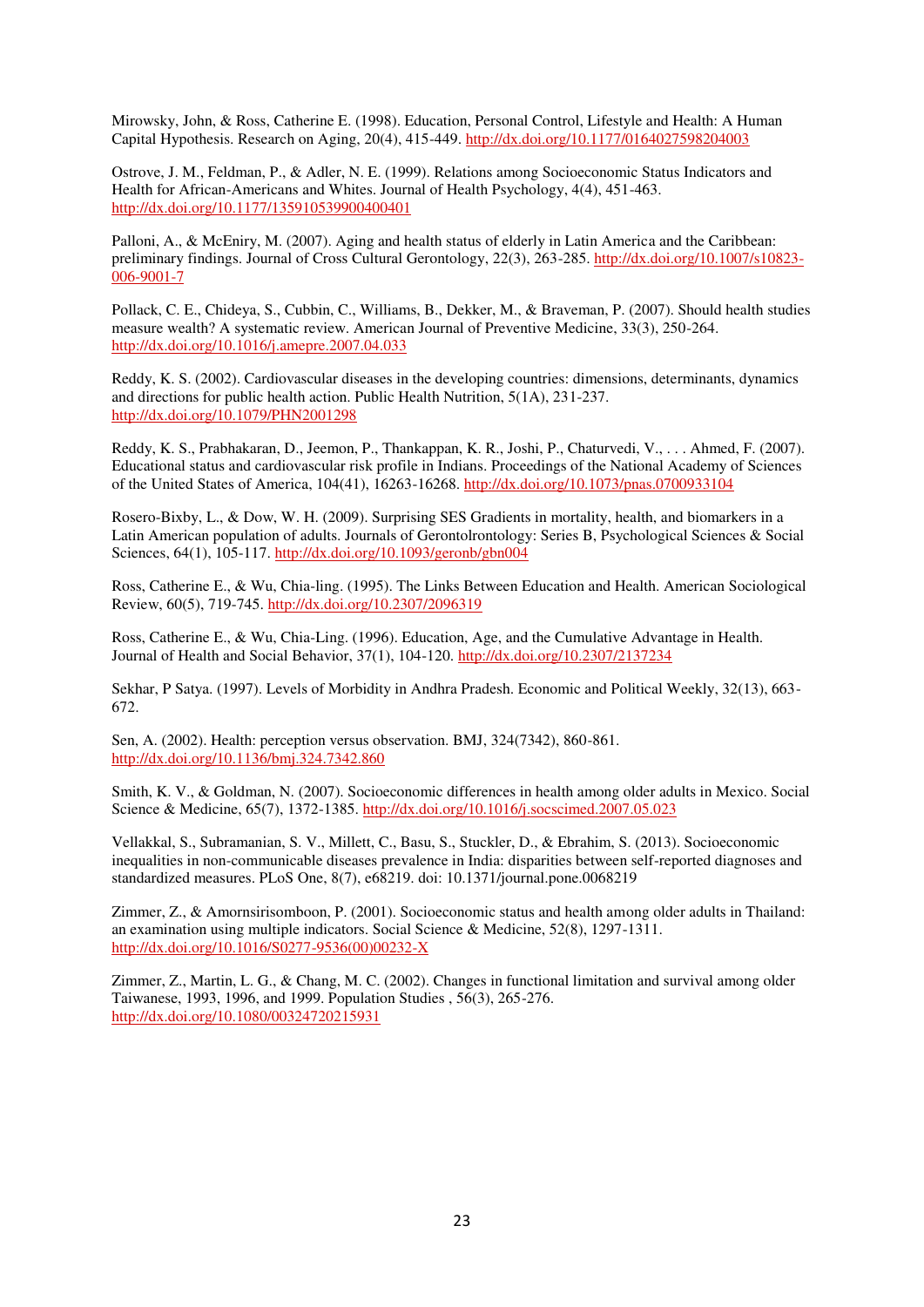## **Figure captions:**

Figure1: Predicted Probabilities for various health outcomes by age and education, WHO-SAGE India, 2007.

Figure2: Predicted Probabilities for various health outcomes by age and wealth quintiles,

WHO-SAGE India, 2007.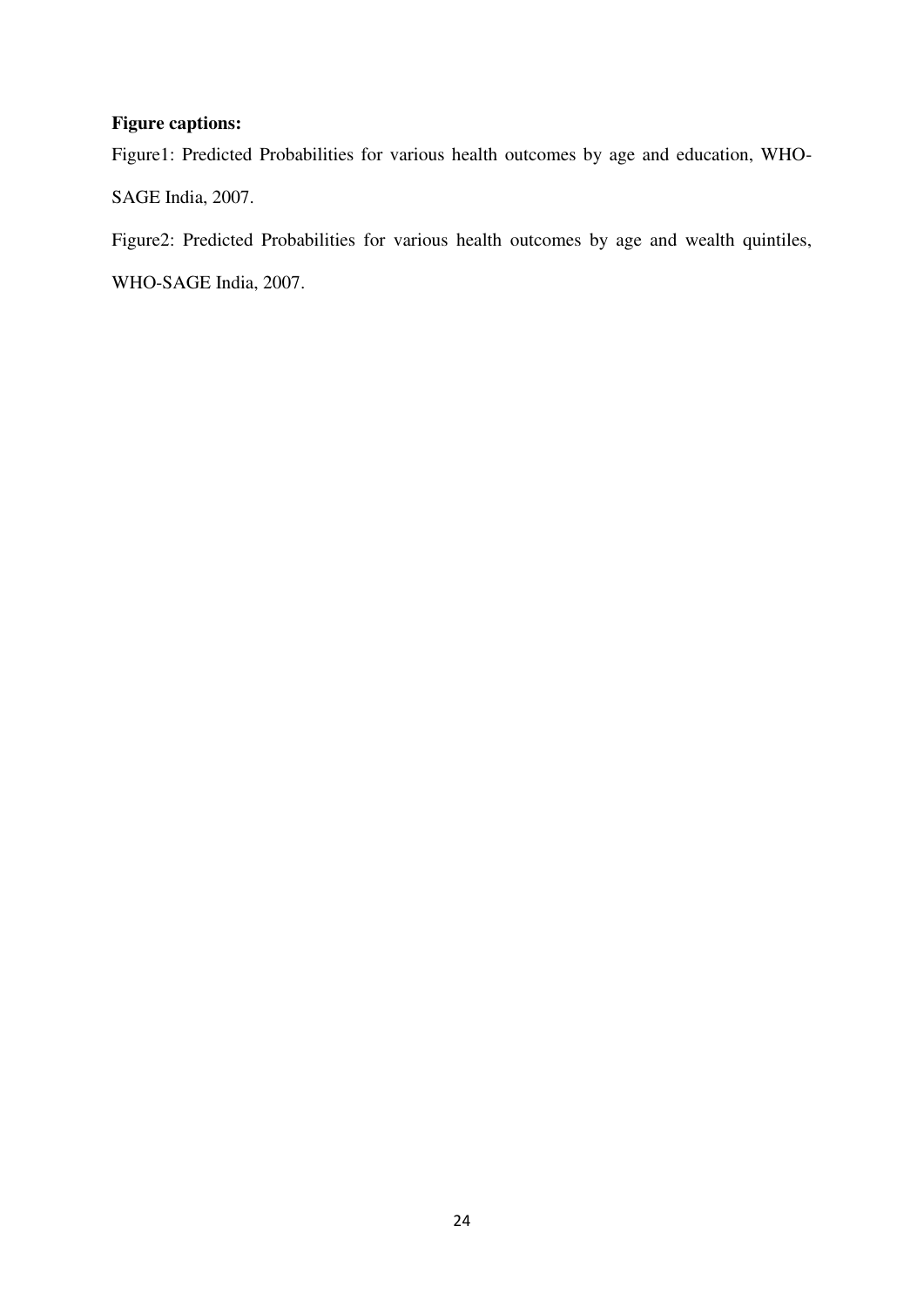| <b>Variables</b>                      | <b>Cases</b> | Un-weighted % | Weighted % |
|---------------------------------------|--------------|---------------|------------|
| Age groups (Missing cases=0)          |              |               |            |
| $18 - 49$                             | 4,670        | 41.6          | 75.2       |
| 50-59                                 | 2,939        | 26.2          | 12.0       |
| 60-69                                 | 2,235        | 19.9          | 7.7        |
| $70+$                                 | 1,386        | 12.3          | 5.1        |
| Years of schooling (missing cases=31) |              |               |            |
| No-schooling                          | 5,099        | 45.4          | 36.2       |
| $1-5$ years                           | 2,108        | 18.8          | 17.6       |
| 6-9 years                             | 1,824        | 16.2          | 19.4       |
| $10+ years$                           | 2,168        | 19.3          | 26.8       |
| Wealth quintiles (Missing cases=0)    |              |               |            |
| Poorest                               | 2,271        | 20.2          | 21.9       |
| Poor                                  | 2,245        | 20.0          | 21.5       |
| Middle                                | 2,248        | 20.0          | 20.2       |
| Higher                                | 2,245        | 20.0          | 17.5       |
| Highest                               | 2,221        | 19.8          | 18.9       |
| <b>State (Missing cases=0)</b>        |              |               |            |
| Assam                                 | 1,194        | 10.6          | 5.9        |
| Karnataka                             | 1,553        | 13.8          | 11.8       |
| Maharashtra                           | 1,983        | 17.7          | 20.4       |
| Rajasthan                             | 2,225        | 19.8          | 12.1       |
| <b>Uttar Pradesh</b>                  | 2,201        | 19.6          | 32.8       |
| West Bengal                           | 2,074        | 18.5          | 17.0       |
| <b>Residence (Missing cases=0)</b>    |              |               |            |
| Urban                                 | 2,845        | 25.3          | 25.5       |
| Rural                                 | 8,385        | 74.7          | 74.5       |
| <b>Religion (Missing cases=0)</b>     |              |               |            |
| Hindu                                 | 9,439        | 84.1          | 84.2       |
| Muslim                                | 1,384        | 12.3          | 12.3       |
| Others                                | 407          | 3.6           | 3.5        |
| Caste (Missing cases=0)               |              |               |            |
| ST/SC                                 | 2,752        | 24.5          | 25.5       |
| Others                                | 8,478        | 75.5          | 74.5       |
| Sex (Missing cases=0)                 |              |               |            |
| Male                                  | 4,357        | 38.8          | 50.9       |
| Female                                | 6,873        | 61.2          | 49.1       |
| Marital status (Missing cases=1)      |              |               |            |
| currently married                     | 8,715        | 77.6          | 81.9       |
| Otherwise                             | 2,514        | 22.4          | 18.1       |
| <b>Total sample</b>                   | 11,230       | 100.0         | 100.0      |

Table1: Sample characteristics of data used in the analysis, WHO-SAGE India, 2007

Notes: Weighted percentages are obtained using sampling weights provided in the dataset and excluding the missing cases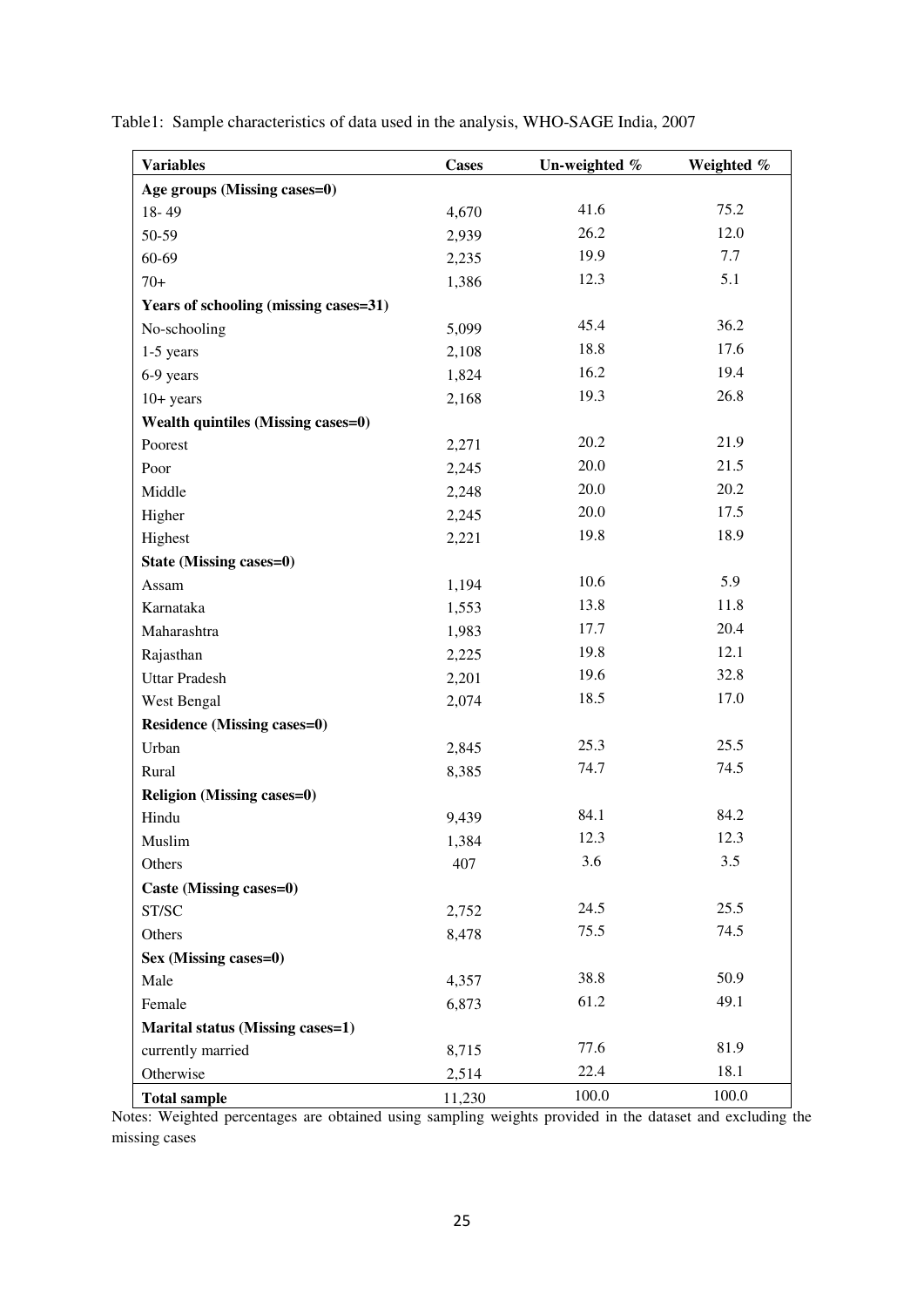|                                                  |       | <b>Education (years of schooling)</b>                            |       |                |                  | Household wealth quintile |       |               |        |                  |  |  |
|--------------------------------------------------|-------|------------------------------------------------------------------|-------|----------------|------------------|---------------------------|-------|---------------|--------|------------------|--|--|
|                                                  |       | $\overline{No}$                                                  | $1-5$ | $6 - 9$        | $10+$            |                           |       |               |        |                  |  |  |
| <b>Health Indicators</b>                         | All   | schooling                                                        | years | years          | years            | Lowest                    | Lower | <b>Middle</b> | Higher | <b>Highest</b>   |  |  |
|                                                  |       | Prevalence of self rated bad health and ADL and IADL limitations |       |                |                  |                           |       |               |        |                  |  |  |
| Self rated bad health                            | 11.3  | 15.3                                                             | 14.8  | 9.8            | $\overline{4.6}$ | $\overline{16}$           | 14.4  | 11.7          | 7.3    | $\overline{5.6}$ |  |  |
| 1+ ADL limitation                                | 27.4  | 39.5                                                             | 32.2  | 21.2           | 12.3             | 33.3                      | 32.7  | 25.2          | 24.3   | 19.6             |  |  |
| 1+ IADL limitation                               | 13.8  | 20.6                                                             | 16.5  | 11.3           | 4.6              | 17.6                      | 17    | 13.4          | 11.3   | 8.6              |  |  |
| Prevalence of chronic diseases (algorithm based) |       |                                                                  |       |                |                  |                           |       |               |        |                  |  |  |
| Arthritis                                        | 12.9  | $\overline{17}$                                                  | 16.7  | 9.7            | 7.2              | 14.8                      | 14.2  | 12.5          | 12     | 10.3             |  |  |
| Angina                                           | 12.1  | 16.5                                                             | 13.4  | 10.6           | 6.7              | 15.6                      | 13.6  | 12.9          | 10.9   | 6.8              |  |  |
| Lung Disease                                     | 8.9   | 11.2                                                             | 10.8  | 5.3            | $\tau$           | 11.4                      | 9.3   | 9.8           | 7.3    | 5.8              |  |  |
| Asthma                                           | 5.9   | 7.1                                                              | 7.1   | $\overline{4}$ | 4.8              | 7.1                       | 6.3   | 5.6           | 5.3    | 4.8              |  |  |
| Depression                                       | 11.9  | 15.9                                                             | 11.5  | 10.6           | 7.6              | 13.5                      | 13.9  | 11.8          | 11.9   | $7.7\,$          |  |  |
|                                                  |       | Prevalence of performance based measures (biomarkers)            |       |                |                  |                           |       |               |        |                  |  |  |
| Hypertension                                     | 19.9  | 21.6                                                             | 21.4  | 18             | 18.1             | 18.8                      | 19.7  | 19.5          | 19.7   | 22.1             |  |  |
| <b>COPD</b>                                      | 43.9  | 45.6                                                             | 47.3  | 42.5           | 40.5             | 46.1                      | 46.7  | 43            | 42.1   | 40.8             |  |  |
| Low Vision                                       | 24.4  | 33.8                                                             | 27.6  | 18.2           | 13.7             | 25.7                      | 25.9  | 25.8          | 25.1   | 18.9             |  |  |
| Under-nutrition                                  |       |                                                                  |       |                |                  |                           |       |               |        |                  |  |  |
| (BMI<18.5)                                       | 35.2  | 40.1                                                             | 40.8  | 36.3           | 24.1             | 50.6                      | 39.8  | 34.7          | 27.2   | 19.9             |  |  |
| <b>Sample</b>                                    | 11230 | 5099                                                             | 2108  | 1824           | 2168             | 2271                      | 2245  | 2248          | 2245   | 2221             |  |  |

## Table2: Prevalence (%) of chronic health condition and self rated health by education and wealth quintiles, WHO-SAGE India, 2007

Notes: percentages are weighted using sampling weights provided in the dataset and excluding the missing cases.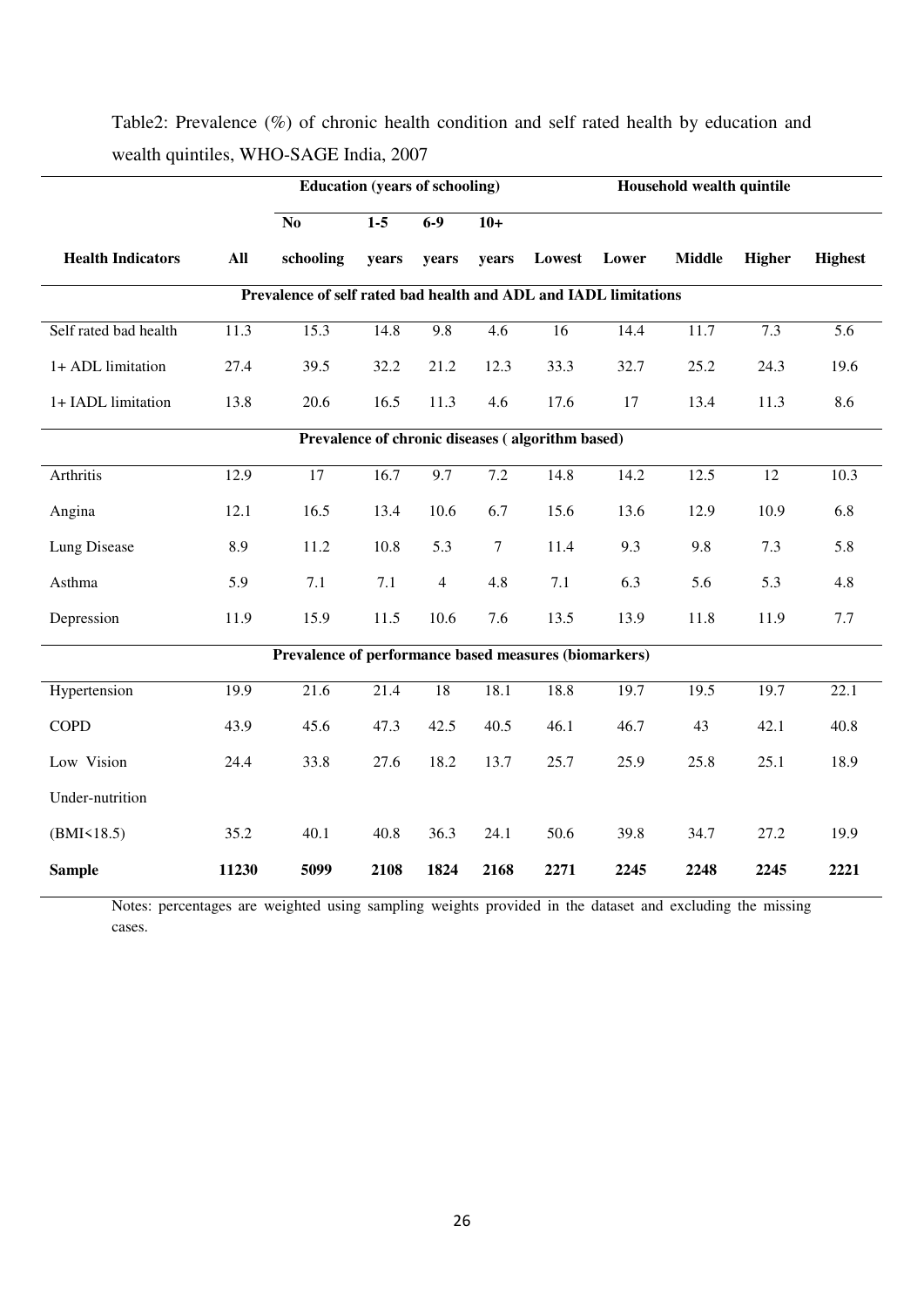|                   | Likelihood Ratio Test <sup>a</sup> (Chi-square) |           |           |              | Is education significant? <sup>a</sup> |              | Is household wealth significant? <sup>a</sup> |                    |                |               |
|-------------------|-------------------------------------------------|-----------|-----------|--------------|----------------------------------------|--------------|-----------------------------------------------|--------------------|----------------|---------------|
|                   |                                                 | Model2    | Model 3   |              |                                        |              |                                               |                    |                |               |
| Health            | Model1 vs.                                      | VS.       | VS.       | Model1       | Model2                                 | Model3       | Model4                                        | Model <sub>2</sub> | Model3         | Model4        |
| <b>Indicators</b> | Model2                                          | Model3    | Model4    |              |                                        |              |                                               |                    |                |               |
| Poor self rated   |                                                 |           |           |              |                                        |              |                                               |                    |                |               |
| health            | 23.9***                                         | 492.4 *** | 22.8***   | $Sig(+)$ *** | $Sig(+)$ ***                           | $Sig(+)$ *** | $Sig(+)$ ***                                  | $Sig(+)$ ***       | $Sig(+)$ ***   | $Sig(+)$ ***  |
| $1+ADL$           | $6.4**$                                         | 1039.1*** | 15.5***   | $Sig(+)$ *** | $Sig(+)$ ***                           | $Sig(+)$ *** | $Sig(+)***$                                   | $Sig(-)$ ***       | $Sig(+)$ ***   | $Sig(+)$ ***  |
| $1+IADL$          | 0.4                                             | 408.9***  | 32.9***   | $Sig(+)$ *** | $Sig(+)$ ***                           | $Sig(+)$ *** | $Sig(+)$ ***                                  | $\rm No$           | $Sig(+)$ ***   | $Sig(+)$ ***  |
| Arthritis         | 4.9**                                           | 327.5***  | $34.2***$ | $Sig(+)$ *** | $Sig(+)$ ***                           | $Sig(+)$ *** | $Sig(+)$ ***                                  | $Sig(-)$ **        | No             | No            |
| Angina            | $6.4**$                                         | 252.7***  | 9.1       | $Sig(+)$ *** | $Sig(+)***$                            | $Sig(+)$ *** | $Sig(+)***$                                   | $Sig(+)$ **        | $Sig(+)$ ***   | $Sig(+)$ ***  |
| Lung disease      | $3.0*$                                          | 204.7***  | 5.4       | $Sig(+)$ *** | $Sig(+)$ ***                           | $Sig(+)$ *** | $Sig(+)$ ***                                  | $Sig(+)$ *         | $Sig(+)$ **    | $Sig(+)^{**}$ |
| Asthma            | 0.1                                             | 144.5***  | $21.5***$ | $Sig(+)$ *** | $Sig(+)$ ***                           | $Sig(+)$ **  | $Sig(+)^{**}$                                 | No                 | No             | $\rm No$      |
| Depression        | 0.0                                             | 419.3***  | 31.4***   | $Sig(+)$ *** | $Sig(+)$ ***                           | $Sig(+)$ *** | $Sig(+)$ ***                                  | No                 | $Sig(+)$ ***   | $Sig(+)$ ***  |
| Hypertension      | $11.0***$                                       | 347.7***  | 144.6***  | $Sig(+)$ *** | $Sig(+)$ ***                           | $Sig(+)$ *   | No.                                           | $Sig(-)$ ***       | N <sub>o</sub> | $\rm No$      |
| <b>COPD</b>       | $3.2*$                                          | 234.3***  | $17.3***$ | $Sig(+)$ *** | $Sig(+)$ ***                           | $Sig(+)$ **  | No                                            | $Sig(+)$ *         | No             | No.           |
| Under             |                                                 |           |           |              |                                        |              |                                               |                    |                |               |
| Nutrition         | $277.4***$                                      | 184.6***  | 230.2***  | $Sig(+)$ *** | $Sig(+)***$                            | $Sig(+)$ *** | $Sig. (+)^*$                                  | $Sig(+)$ ***       | $Sig(+)$ ***   | $Sig(+)$ ***  |
| Low vision        | 55.3***                                         | 941.8***  | $20.8***$ | $Sig(+)$ *** | $Sig(+)$ ***                           | $Sig(+)$ *** | $Sig(+)$ ***                                  | $Sig(-)$ ***       | No             | No            |
| Degree of         |                                                 |           |           |              |                                        |              |                                               |                    |                |               |
| freedom           | 1                                               | 14        | 5         |              |                                        |              |                                               |                    |                |               |

Table: 3 Summary of likelihood ratio tests for successive addition of different set of covariates in the regression models and the level of significance of SES measures in various models.

\* p<.1, \*\* p<.05, \*\*\* p<.01; Notes: The positive (+) sign in the parentheses shows positive relationship between SES and health, that is, the regression coefficient is negative. Whereas, the negative (-) sign depict negative relationship, that is, regression coefficient is positive. <sup>a</sup>In the regression models, years of schooling and household wealth are entered as continuous predictors. Model1 includes years of schooling; Model2 includes: years of schooling and wealth score; model3 includes age, sex, marital status, state, rural residence, caste and religion along with predictors of model3; Model4 includes tobacco consumption, alcohol consumption, physical activity and the waist-hip ratio along with factors used in model3.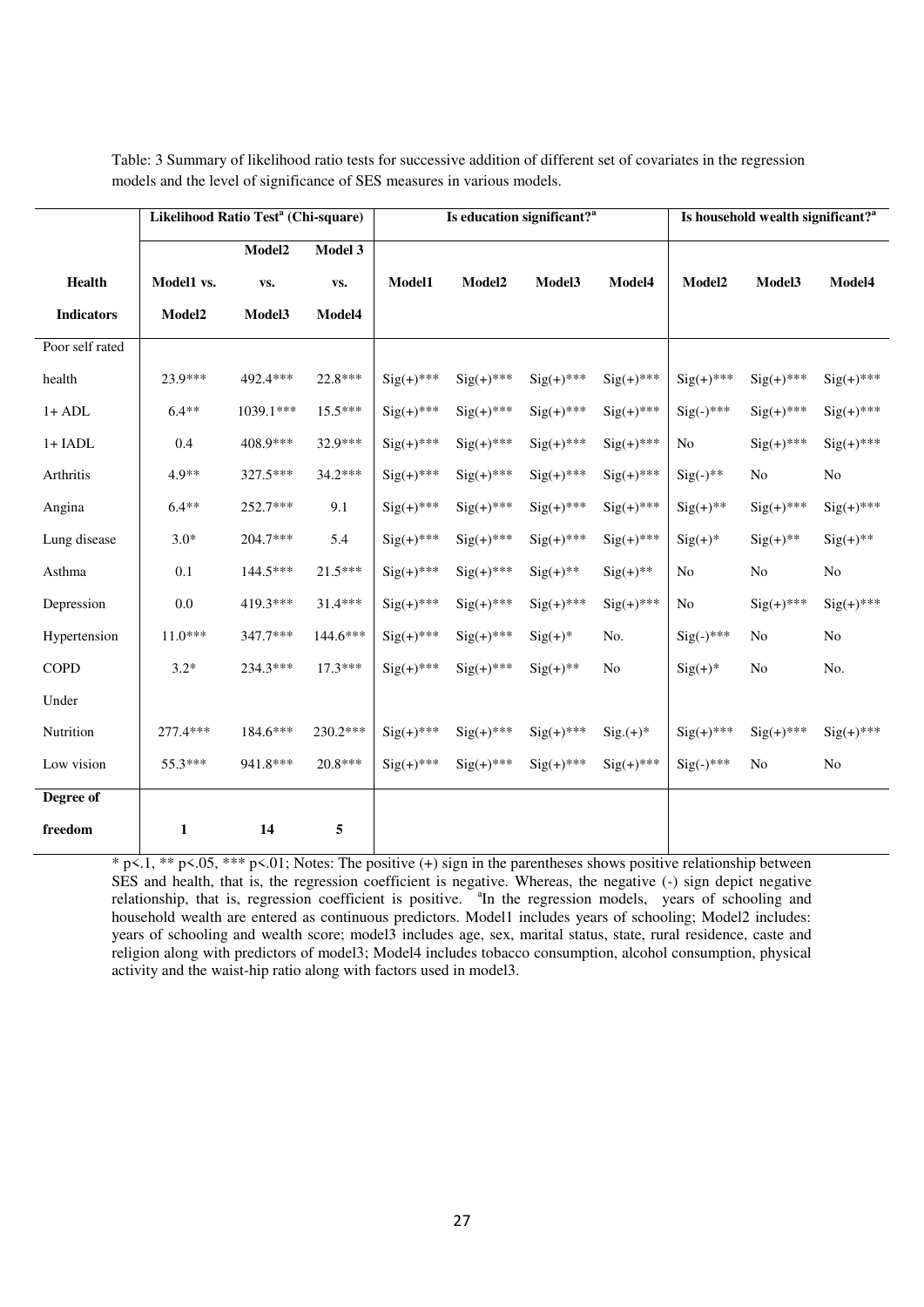|                   | Self rated  |           |             |           |           |           |           |            |              |             | Under-    |           |
|-------------------|-------------|-----------|-------------|-----------|-----------|-----------|-----------|------------|--------------|-------------|-----------|-----------|
| <b>Predictors</b> | poor health | ADL       | <b>IADL</b> | Arthritis | Angina    | Asthma    | Lung      | Depression | Hypertension | <b>COPD</b> | nutrition | Vision    |
| <b>Years of</b>   |             |           |             |           |           |           |           |            |              |             |           |           |
| Schooling         |             |           |             |           |           |           |           |            |              |             |           |           |
| No Schooling      |             |           |             |           |           |           |           |            |              |             |           |           |
| 1-5 Years         | 1.12        | 0.94      | 1.02        | 1.2       | $0.81**$  | 0.97      | 0.92      | 0.98       | 0.91         | 1.10        | $1.28***$ | $0.85**$  |
|                   | (0.11)      | (0.07)    | (0.09)      | (0.10)    | (0.08)    | (0.13)    | (0.10)    | (0.10)     | (0.07)       | (0.07)      | (0.09)    | (0.06)    |
| 6-9 Years         | 0.89        | $0.66***$ | 0.88        | $0.67***$ | $0.77**$  | $0.64***$ | $0.50***$ | 1.04       | $0.78***$    | 0.99        | $1.3***$  | $0.56***$ |
|                   | (0.1)       | (0.05)    | (0.09)      | (0.07)    | (0.09)    | (0.10)    | (0.07)    | (0.11)     | (0.07)       | (0.07)      | (0.09)    | (0.05)    |
| 10+ Years         | $0.56***$   | $0.44***$ | $0.38***$   | $0.61***$ | $0.54***$ | 0.94      | 0.88      | $0.68***$  | $0.83**$     | 0.97        | $0.83**$  | $0.47***$ |
|                   | (0.076)     | (0.04)    | (0.05)      | (0.07)    | (0.07)    | (0.14)    | (0.11)    | (0.08)     | (0.07)       | (0.07)      | (0.06)    | (0.04)    |
| Wealth            |             |           |             |           |           |           |           |            |              |             |           |           |
| Lowest            |             |           |             |           |           |           |           |            |              |             |           |           |
| Lower             | 1.10        | 1.13      | 1.14        | 1.05      | 0.91      | 0.92      | 0.89      | 0.99       | 1.09         | 1.05        | $0.72***$ | 1.12      |
|                   | (0.11)      | (0.08)    | (0.10)      | (0.10)    | (0.09)    | (0.12)    | (0.10)    | (0.10)     | (0.09)       | (0.07)      | (0.05)    | (0.09)    |
| Middle            | 1.14        | 0.92      | 0.94        | 1.01      | 0.87      | 0.85      | 1.06      | 0.94       | 1.07         | 1.00        | $0.61***$ | $1.25***$ |
|                   | (0.12)      | (0.08)    | (0.10)      | (0.10)    | (0.10)    | (0.12)    | (0.12)    | (0.10)     | (0.09)       | (0.07)      | (0.04)    | (0.11)    |
|                   | $0.65***$   | 0.94      | $0.81*$     | 0.95      | $0.72***$ | 0.80      | $0.69***$ | 0.87       | 1.02         | 0.91        | $0.44***$ | 1.13      |
| Higher            | (0.09)      | (0.08)    | (0.10)      | (0.10)    | (0.09)    | (0.12)    | (0.09)    | (0.10)     | (0.10)       | (0.07)      | (0.03)    | (0.10)    |
|                   | $0.61***$   | $0.79**$  | $0.76**$    | 0.88      | $0.53***$ | 0.77      | $0.68***$ | $0.58***$  | $1.30***$    | 0.90        | $0.36***$ | 0.87      |
| Highest           | (0.1)       | (0.08)    | (0.10)      | (0.11)    | (0.08)    | (0.13)    | (0.10)    | (0.08)     | (0.13)       | (0.07)      | (0.03)    | (0.09)    |
| Age               |             |           |             |           |           |           |           |            |              |             |           |           |
| 18-49             |             |           |             |           |           |           |           |            |              |             |           |           |
| 50-59             | $2.30***$   | $3.13***$ | $2.06***$   | $2.62***$ | $1.67***$ | 1.98***   | $2.02***$ | $2.06***$  | $1.58***$    | $1.30***$   | 1.05      | $4.13***$ |
|                   | (0.23)      | (0.23)    | (0.19)      | (0.22)    | (0.18)    | (0.25)    | (0.2)     | (0.19)     | (0.12)       | (0.09)      | (0.08)    | (0.29)    |
| 60-69             | $3.0***$    | $4.74***$ | $3.2***$    | $2.73***$ | $2.40***$ | $2.87***$ | $2.81***$ | $2.30***$  | $1.93***$    | $1.42***$   | $1.24**$  | $5.43***$ |
|                   | (0.35)      | (0.43)    | (0.34)      | (0.29)    | (0.30)    | (0.41)    | (0.34)    | (0.27)     | (0.19)       | (0.12)      | (0.11)    | (0.487)   |
| $70+$             | $5.17***$   | 7.38***   | $5.08***$   | $3.12***$ | $2.81***$ | $3.86***$ | $3.52***$ | $3.02***$  | $1.80***$    | $1.36**$    | 1.82***   | $6.95***$ |
|                   | (0.72)      | (0.91)    | (0.66)      | (0.43)    | (0.44)    | (0.68)    | (0.54)    | (0.44)     | (0.23)       | (0.17)      | (0.21)    | (0.832)   |
| N                 | 9598        | 9599      | 9599        | 9597      | 7925      | 9596      | 9598      | 9594       | 9575         | 8755        | 9575      | 9488      |
| Log likelihood    | $-2737$     | $-4628.6$ | $-3186.1$   | $-3342.9$ | $-2688.7$ | $-1982.4$ | $-2587$   | $-3113.8$  | $-4425.3$    | $-5859.7$   | $-5721.5$ | $-4464.4$ |

Table4: Logit model estimates (odd ratios) for the overall effects of age and socioeconomic status on various indicators of health, WHO-SAGE India, 2007

\* p<.1, \*\* p<.05, \*\*\* p<.01; Figures in the parentheses are standard errors. Estimates are adjusted for the control variables.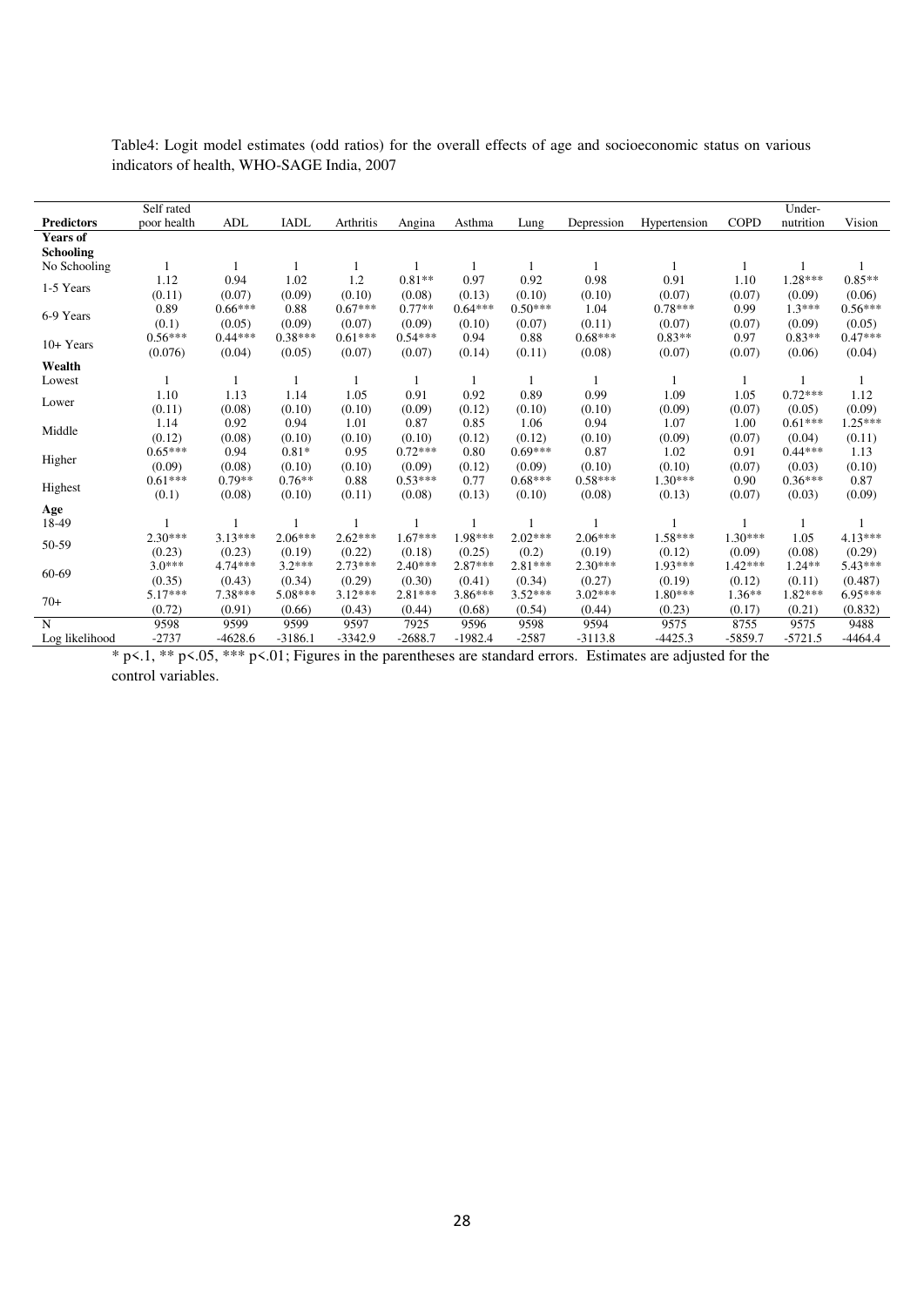|                                     | Poor self            |                      |                      |                      |                     |                      |                      |                      |                     |                      |                           |                           |
|-------------------------------------|----------------------|----------------------|----------------------|----------------------|---------------------|----------------------|----------------------|----------------------|---------------------|----------------------|---------------------------|---------------------------|
|                                     | rated                |                      | $1+$                 |                      |                     |                      |                      |                      |                     |                      | Under-                    | Low                       |
|                                     | health               | $1+$ ADL             | <b>IADL</b>          | Arthritis            | Angina              | Lung                 | Asthma               | Depression           | Hypertension        | <b>COPD</b>          | nutrition                 | vision                    |
|                                     |                      |                      |                      |                      |                     | Age-group 18-49      |                      |                      |                     |                      |                           |                           |
| <b>Years Of</b><br><b>Schooling</b> |                      |                      |                      |                      |                     |                      |                      |                      |                     |                      |                           |                           |
| No Schooling                        | $\mathbf{1}$<br>1.21 | $\mathbf{1}$<br>0.99 | $\mathbf{1}$<br>1.12 | $\mathbf{1}$<br>1.25 | -1<br>$0.69**$      | $\mathbf{1}$<br>0.99 | $\mathbf{1}$<br>1.00 | $\mathbf{1}$<br>0.90 | 1<br>0.90           | $\mathbf{1}$<br>1.07 | $\mathbf{1}$<br>$1.51***$ | $\mathbf{1}$<br>$0.72***$ |
| 1-5 Years                           | (0.20)<br>0.93       | (0.11)<br>$0.64***$  | (0.17)<br>0.97       | (0.18)<br>$0.66**$   | (0.12)<br>0.78      | (0.22)<br>$0.60*$    | (0.18)<br>$0.44***$  | (0.15)<br>1.01       | (0.12)<br>$0.70***$ | (0.11)<br>0.94       | (0.16)<br>1.47***         | (0.09)<br>$0.45***$       |
| 6-9 Years                           | (0.17)               | (0.079)<br>$0.39***$ | (0.16)               | (0.11)<br>$0.57***$  | (0.13)<br>$0.60***$ | (0.16)               | (0.10)               | (0.16)               | (0.09)              | (0.10)               | (0.15)                    | (0.06)<br>$0.37***$       |
| 10+ Years                           | $0.62**$<br>(0.14)   | (0.06)               | $0.41***$<br>(0.08)  | (0.11)               | (0.12)              | 1.25<br>(0.29)       | 1.00<br>(0.20)       | $0.63**$<br>(0.12)   | $0.79*$<br>(0.11)   | 0.99<br>(0.11)       | 0.95<br>(0.11)            | (0.06)                    |
| Wealth                              |                      |                      |                      |                      |                     |                      |                      |                      |                     |                      |                           |                           |
| Lowest                              | $\mathbf{1}$         | -1                   | 1                    | $\mathbf{1}$         | $\mathbf{1}$        | $\mathbf{1}$         | $\mathbf{1}$         | 1                    | $\mathbf{1}$        | $\mathbf{1}$         | 1                         | $\mathbf{1}$              |
|                                     | 1.26                 | $1.32**$             | $1.31*$              | 0.97                 | 1.03                | 0.91                 | 1.00                 | 0.93                 | 1.01                | 1.05                 | $0.72***$                 | 1.20                      |
| Lower                               | (0.21)               | (0.16)               | (0.2)                | (0.15)               | (0.17)              | (0.21)               | (0.19)               | (0.15)               | (0.14)              | (0.11)               | (0.07)                    | (0.16)                    |
|                                     | $1.46**$             | 0.93                 | 0.82                 | 1.22                 | 0.84                | 0.91                 | 1.31                 | 1.06                 | 0.10                | 0.99                 | $0.58***$                 | 1.49***                   |
| Middle                              | (0.27)               | (0.13)               | (0.15)               | (0.20)               | (0.15)              | (0.23)               | (0.25)               | (0.18)               | (0.14)              | (0.11)               | (0.06)                    | (0.21)                    |
|                                     | 0.69                 | 0.98                 | 0.72                 | 0.83                 | 0.73                | 0.78                 | 0.76                 | 1.00                 | 0.10                | 0.89                 | $0.44***$                 | 1.20                      |
| Higher                              | (0.17)<br>0.67       | (0.14)<br>0.84       | (0.15)<br>$0.65*$    | (0.16)<br>0.89       | (0.15)<br>$0.45***$ | (0.21)<br>1.00       | (0.18)<br>0.66       | (0.19)<br>$0.68*$    | (0.15)<br>1.27      | (0.10)<br>0.86       | (0.053)<br>$0.36***$      | (0.19)<br>0.97            |
| Highest                             | (0.18)               | (0.14)               | (0.15)               | (0.19)               | (0.11)              | (0.29)               | (0.17)               | (0.15)               | (0.20)              | (0.11)               | (0.05)                    | (0.17)                    |
| $_{\rm N}$                          | 4216                 | 4217                 | 4217                 | 4216                 | 3568                | 4216                 | 4216                 | 4213                 | 4206                | 3926                 | 4205                      | 4172                      |
| Log-likelihood                      | $-979$               | $-1816.9$            | $-1155.9$            | $-1230.3$            | $-1077.2$           | $-714.9$             | $-954.8$             | $-1222$              | $-1786.3$           | $-2614.9$            | $-2509.1$                 | $-1693.3$                 |
|                                     |                      |                      |                      |                      |                     | Age-group 50-59      |                      |                      |                     |                      |                           |                           |
| <b>Years Of</b>                     |                      |                      |                      |                      |                     |                      |                      |                      |                     |                      |                           |                           |
| Schooling                           |                      |                      |                      |                      |                     |                      |                      |                      |                     |                      |                           |                           |
| No Schooling                        | 1                    | $\mathbf{1}$         | $\mathbf{1}$         | $\mathbf{1}$         | $\mathbf{1}$        | $\mathbf{1}$         | $\mathbf{1}$         | $\mathbf{1}$         | $\mathbf{1}$        | $\mathbf{1}$         | $\mathbf{1}$              | $\mathbf{1}$              |
|                                     | 1.09                 | $0.78**$             | 0.88                 | 0.85                 | 0.94                | 1.04                 | 0.84                 | 0.91                 | 1.11                | 1.08                 | $0.73**$                  | $1.36**$                  |
| 1-5 Years                           | (0.18)               | (0.01)               | (0.13)               | (0.12)               | (0.17)              | (0.22)               | (0.15)               | (0.15)               | (0.15)              | (0.14)               | (0.10)                    | (0.16)                    |
|                                     | $1.41*$<br>(0.26)    | $0.65***$<br>(0.09)  | 0.82<br>(0.15)       | $0.6***$<br>(0.10)   | 1.07<br>(0.21)      | 0.98<br>(0.23)       | 0.83                 | 0.85<br>(0.16)       | 1.18                | 1.08                 | $0.77*$                   | 1.07                      |
| 6-9 Years                           | 0.82                 | $0.78*$              | $0.38***$            | $0.59***$            | $0.47***$           | $0.53**$             | (0.17)<br>0.73       | $0.66**$             | (0.18)<br>0.82      | (0.15)<br>0.96       | (0.12)<br>$0.47***$       | (0.15)<br>1.05            |
| 10+ Years                           | (0.18)               | (0.11)               | (0.08)               | (0.10)               | (0.11)              | (0.15)               | (0.16)               | (0.13)               | (0.13)              | (0.14)               | (0.08)                    | (0.15)                    |
| Wealth                              |                      |                      |                      |                      |                     |                      |                      |                      |                     |                      |                           |                           |
| Lowest                              | $\mathbf{1}$         | $\mathbf{1}$         | $\mathbf{1}$         | $\mathbf{1}$         | $\mathbf{1}$        | $\mathbf{1}$         | $\mathbf{1}$         | -1                   | 1                   | $\mathbf{1}$         | 1                         | 1                         |
|                                     | 0.98                 | 0.96                 | 0.92                 | 1.21                 | 0.75                | 1.1                  | 0.97                 | $1.47**$             | $1.46**$            | 1.20                 | $0.74**$                  | 0.89                      |
| Lower                               | (0.15)               | (0.13)               | (0.15)               | (0.18)               | (0.14)              | (0.24)               | (0.18)               | (0.25)               | (0.23)              | (0.16)               | (0.10)                    | (0.11)                    |
|                                     | $0.53***$            | 0.83                 | 0.9                  | 0.79                 | 0.81                | 0.87                 | 0.81                 | 0.74                 | $1.55***$           | 1.22                 | $0.57***$                 | $0.61***$                 |
| Middle                              | (0.09)<br>$0.41***$  | (0.12)<br>0.81       | (0.15)<br>$0.62**$   | (0.13)<br>1.14       | (0.16)<br>$0.56***$ | (0.20)<br>0.80       | (0.16)<br>0.73       | (0.14)<br>0.75       | (0.24)<br>1.09      | (0.17)<br>0.84       | (0.08)<br>$0.35***$       | (0.08)<br>0.91            |
| Higher                              | (0.09)               | (0.12)               | (0.17)               | (0.19)               | (0.12)              | (0.20)               | (0.16)               | (0.15)               | (0.19)              | (0.13)               | (0.06)                    | (0.13)                    |
|                                     | $0.59**$             | $0.75*$              | 0.92                 | 0.93                 | 0.71                | 0.63                 | 1.28                 | $0.46***$            | 1.92***             | 0.94                 | $0.46***$                 | $0.50***$                 |
| Highest                             | (0.13)               | (0.12)               | (0.18)               | (0.17)               | (0.17)              | (0.18)               | (0.29)               | (0.10)               | (0.34)              | (0.15)               | (0.08)                    | (0.08)                    |
| N                                   | 2604                 | 2604                 | 2604                 | 2603                 | 2107                | 2603                 | 2604                 | 2604                 | 2599                | 2403                 | 2599                      | 2588                      |
| Log-likelihood                      | $-1040.6$            | $-1631$              | $-1128.5$            | $-1358.2$            | $-877.8$            | $-701.2$             | $-923.2$             | $-1051$              | $-1414.8$           | $-1597.6$            | $-1453.5$                 | $-1711.1$                 |
|                                     |                      |                      |                      |                      |                     | Age-group 60-69      |                      |                      |                     |                      |                           |                           |
| <b>Years Of</b><br><b>Schooling</b> |                      |                      |                      |                      |                     |                      |                      |                      |                     |                      |                           |                           |
| No Schooling                        | $\mathbf{1}$         | $\mathbf{1}$         | $\mathbf{1}$         | $\mathbf{1}$         | $\mathbf{1}$        | $\mathbf{1}$         | $\mathbf{1}$         | $\mathbf{1}$         | $\mathbf{1}$        | $\mathbf{1}$         | 1                         | $\mathbf{1}$              |
|                                     | 0.91                 | 0.97                 | 1.03                 | $1.45**$             | 1.29                | 1.11                 | 0.96                 | 1.24                 | 0.91                | 0.98                 | 0.94                      | 1.08                      |
| 1-5 Years                           | (0.16)               | (0.14)               | (0.16)               | (0.23)               | (0.24)              | (0.24)               | (0.17)               | (0.23)               | (0.14)              | (0.15)               | (0.14)                    | (0.16)                    |
|                                     | $0.43***$            | $0.53***$            | $0.54***$            | 0.82                 | $0.59*$             | 0.84                 | 0.73                 | 1.18                 | 0.92                | 0.88                 | 1.18                      | 0.83                      |
| 6-9 Years                           | (0.12)<br>$0.34***$  | (0.09)<br>$0.33***$  | (0.19)<br>$0.28***$  | (0.18)<br>1.13       | (0.16)<br>$0.44***$ | (0.24)<br>0.61       | (0.19)<br>$0.57*$    | (0.28)<br>0.67       | (0.18)<br>$1.44*$   | (0.17)<br>$0.60**$   | (0.23)<br>$0.45***$       | (0.15)<br>$0.52***$       |
| 10+ Years                           | (0.11)               | (0.07)               | (0.08)               | (0.27)               | (0.14)              | (0.20)               | (0.17)               | (0.19)               | (0.31)              | (0.12)               | (0.1)                     | (0.10)                    |
| Wealth                              |                      |                      |                      |                      |                     |                      |                      |                      |                     |                      |                           |                           |
| Lowest                              | $\mathbf{1}$         | $\mathbf{1}$         | $\mathbf{1}$         | $\mathbf{1}$         | $\mathbf{1}$        | $\mathbf{1}$         | $\mathbf{1}$         | $\mathbf{1}$         | $\mathbf{1}$        | $\mathbf{1}$         | $\mathbf{1}$              | $\mathbf{1}$              |
|                                     | $0.73*$              | $0.57***$            | 0.77                 | $1.40**$             | $0.64**$            | 0.96                 | $0.61***$            | $0.67**$             | 1.19                | 0.86                 | $0.65***$                 | 1.17                      |
| Lower                               | (0.13)               | (0.09)               | (0.13)               | (0.23)               | (0.13)              | (0.20)               | (0.11)               | (0.12)               | (0.19)              | (0.14)               | (0.10)                    | (0.17)                    |
|                                     | 1.11                 | 0.91                 | $1.4**$              | $0.68**$             | 0.95                | $0.53**$             | $0.52***$            | 0.77                 | 0.82                | 0.83                 | $0.76*$                   | $1.45**$                  |
| Middle                              | (0.20)               | (0.15)               | (0.23)               | (0.13)               | (0.19)              | (0.13)<br>0.80       | (0.10)<br>$0.43***$  | (0.15)<br>$0.42***$  | (0.14)              | (0.14)               | (0.12)<br>$0.63***$       | (0.23)<br>1.18            |
| Higher                              | 0.82<br>(0.17)       | 0.87<br>(0.15)       | 1.12<br>(0.21)       | 1.20<br>(0.23)       | 0.75<br>(0.17)      | (0.20)               | (0.10)               | (0.10)               | $0.80\,$<br>(0.15)  | 1.10<br>(0.2)        | (0.11)                    | (0.2)                     |
|                                     |                      |                      |                      |                      |                     |                      |                      |                      |                     |                      |                           |                           |

Table5: Logit model estimates (odd ratios) for the effects of socioeconomic status on various indicators of health across broad age groups , India, 2007